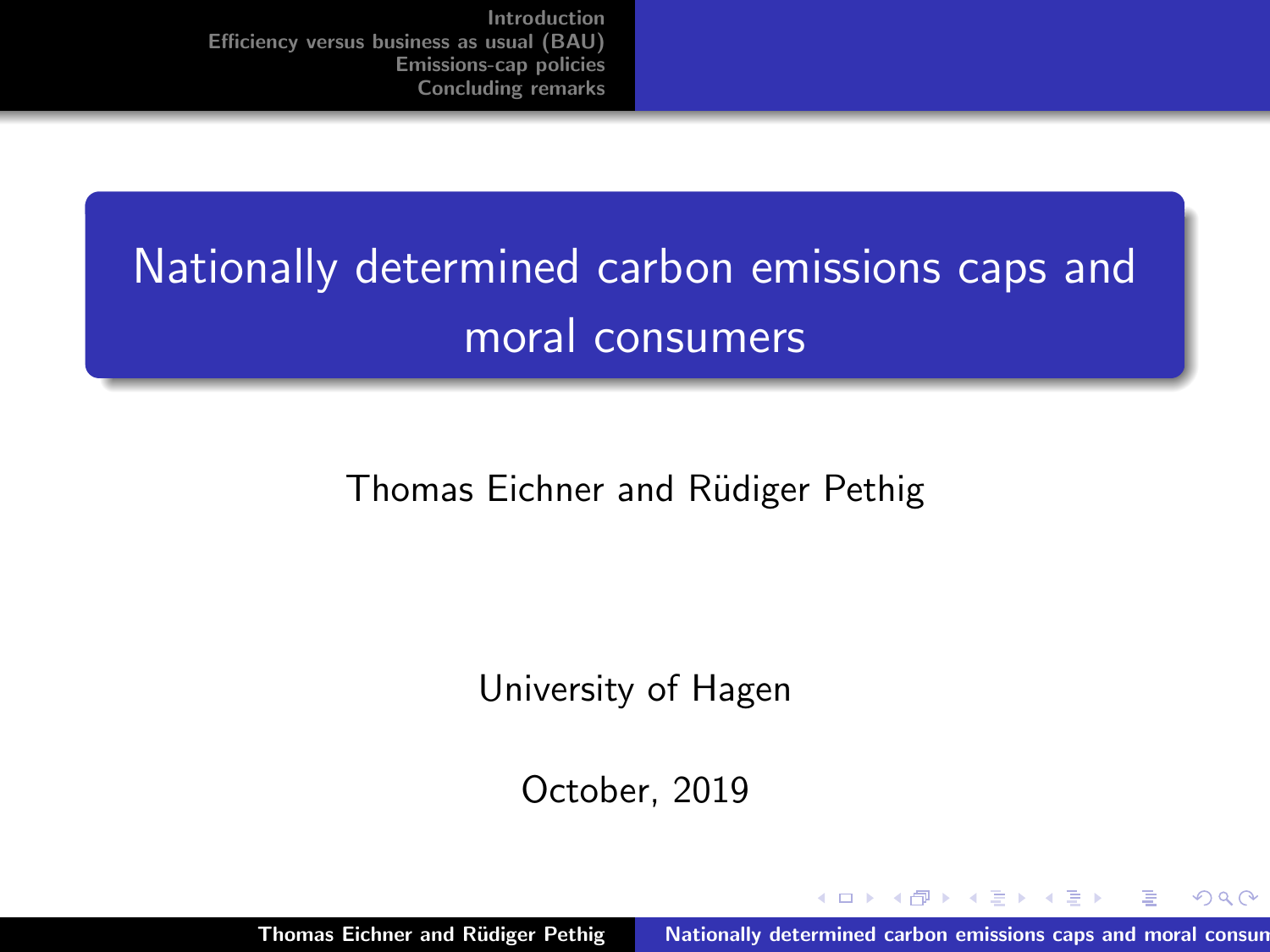### <span id="page-1-0"></span>**Introduction**

- in recent years the awareness increased of a need to curb climate change
- **•** people make efforts to reduce their carbon foot-print
- **•** homo oeconomicus would refrain from such action
- standard model of self-interested agents fails to explain voluntary carbon emissions reduction

- イタト イラト イラト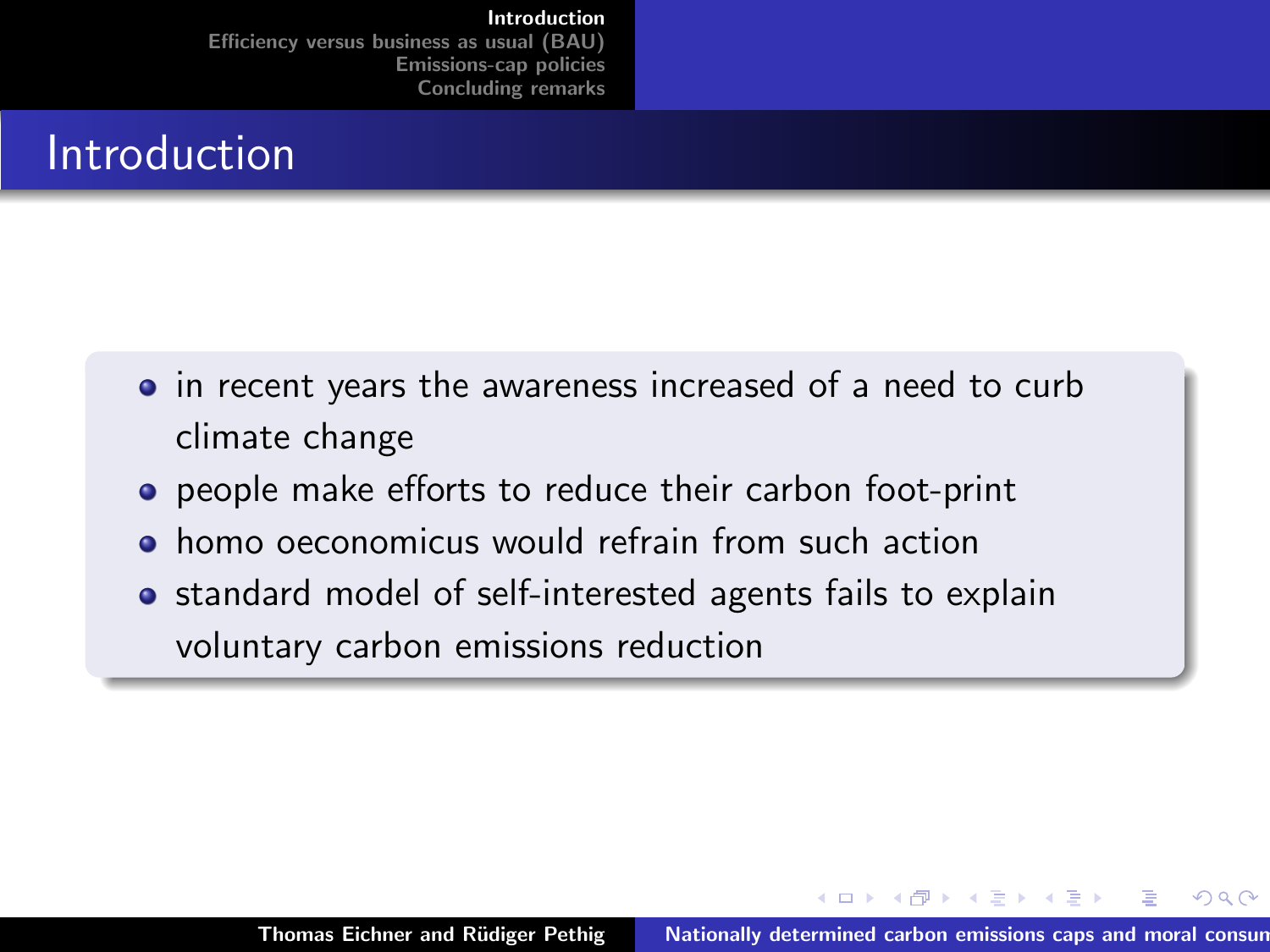### Introduction

- two different lines: behavioral economics or Kantian ethics
- moral preferences with respect to the consumption of fossil energy
- consumer focus on "doing the right thing"
- **•** concept goes back to Alger and Weibull (2013, Econometrica)
- two polar cases: consumer with morality 0 (homo oeconomicus), consumer with morality 1 (Kantian)

**Administration** 

へのへ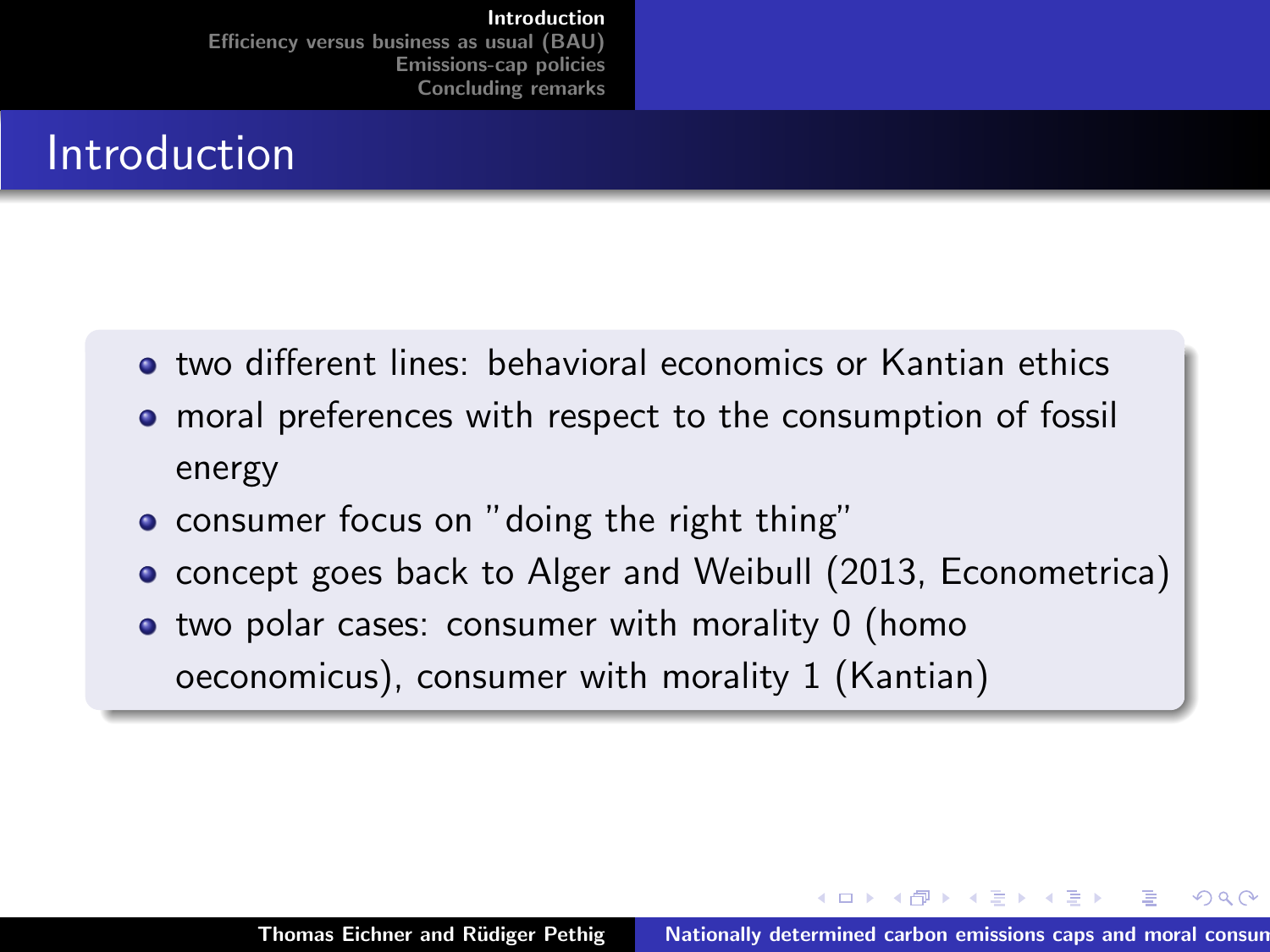### **Introduction**

- moral individuals consume the less, the higher is their degree of morality
- consumers differ with respect to their degree of morality, morality is not 1 at all of them
- how translates their inclination "to do the right thing" into their government's climate policy?
- **•** two-country model, two internationally traded goods, each country produces and consumers both goods; consumers suffer from climate damage (caused by energy consumption)

イロメ マ桐 メラミンマチャ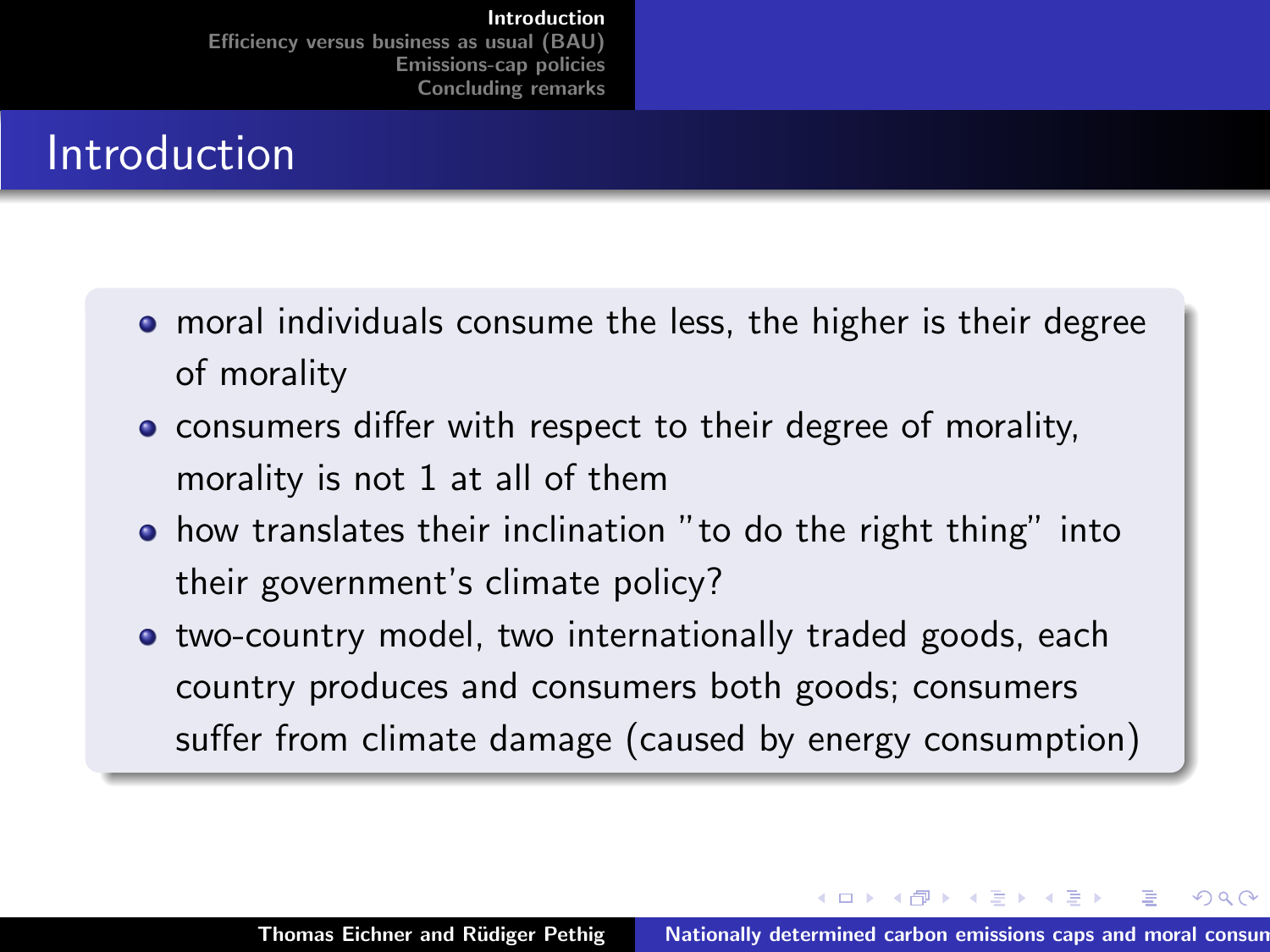### Introduction

- benchmarks: BAU, social optimum
- benevolent governments, governments that are elected under majority rule
- **•** strategic delegation, government candidates propose their emissions cap conditional on the other country's emissions cap or policymaker

| Voters and governments take as given |                                   |                                 |
|--------------------------------------|-----------------------------------|---------------------------------|
| prices                               | the other country's emissions cap | the other country's policymaker |
| <b>YES</b>                           | P-governments                     | DP-governments                  |
| <b>NO</b>                            | S-governments                     | DS-governments                  |

Table: Alternative politico-economic equilibria

- イタト イラト イラト

へのへ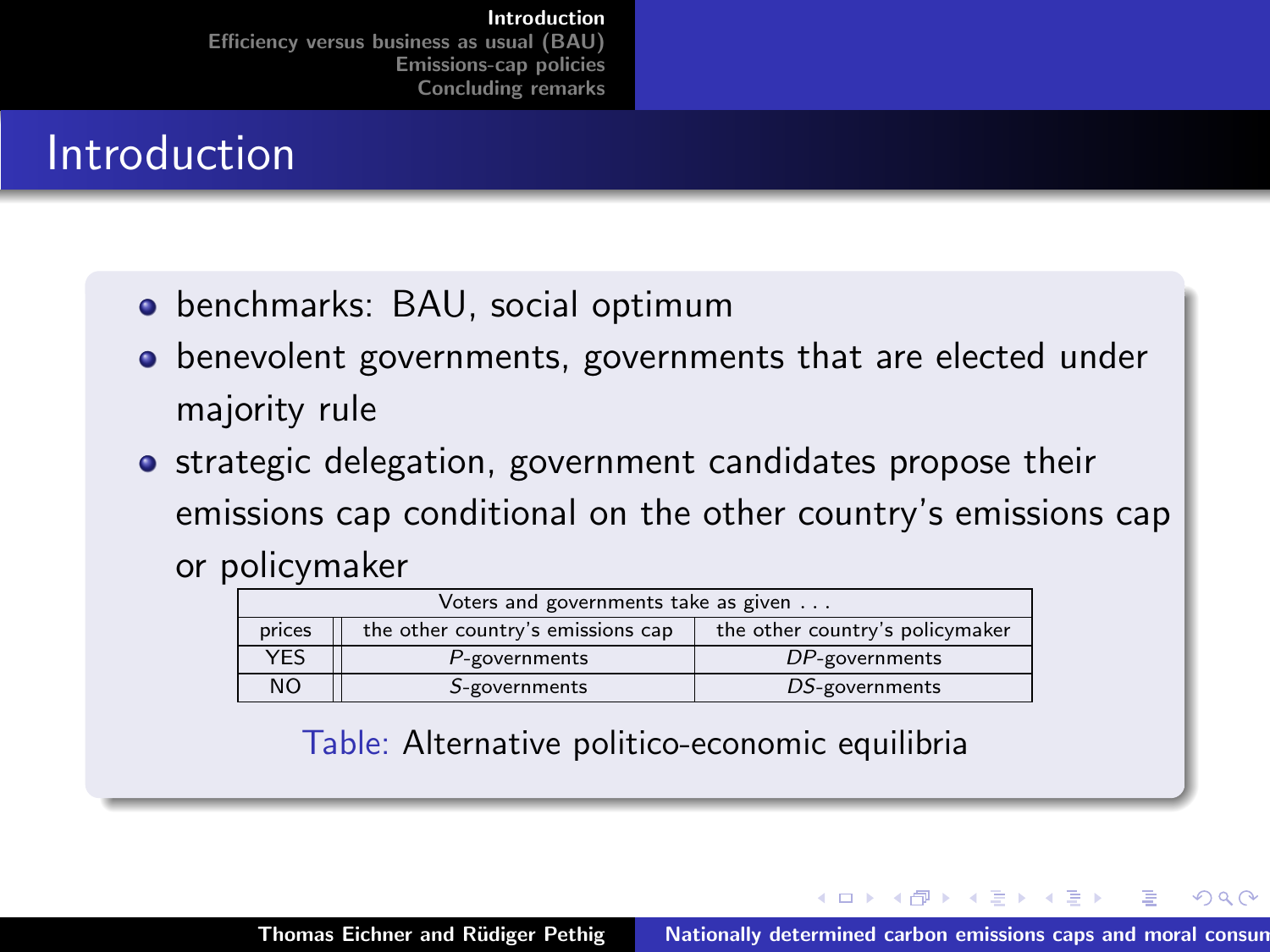### Introduction

- **•** paper is related to different strands in the literature
- **•** climate policy without moral consumers (Hoel, 1991, Kiyono and Ishikawa 2013)
- **•** strategic delegation in two-country models with environmental policy (Siqueira 2003, Roelfsema 2007)
- Kantian preferences (Alger and Weibull 2013, 2016, 2019)
- Kantian equilibrium (Roemer 2010, Grafton et al. 2017)
- Social norms (Brekke et al. 2003, Wirl 2011)

イロメ マ桐 メラミンマチャ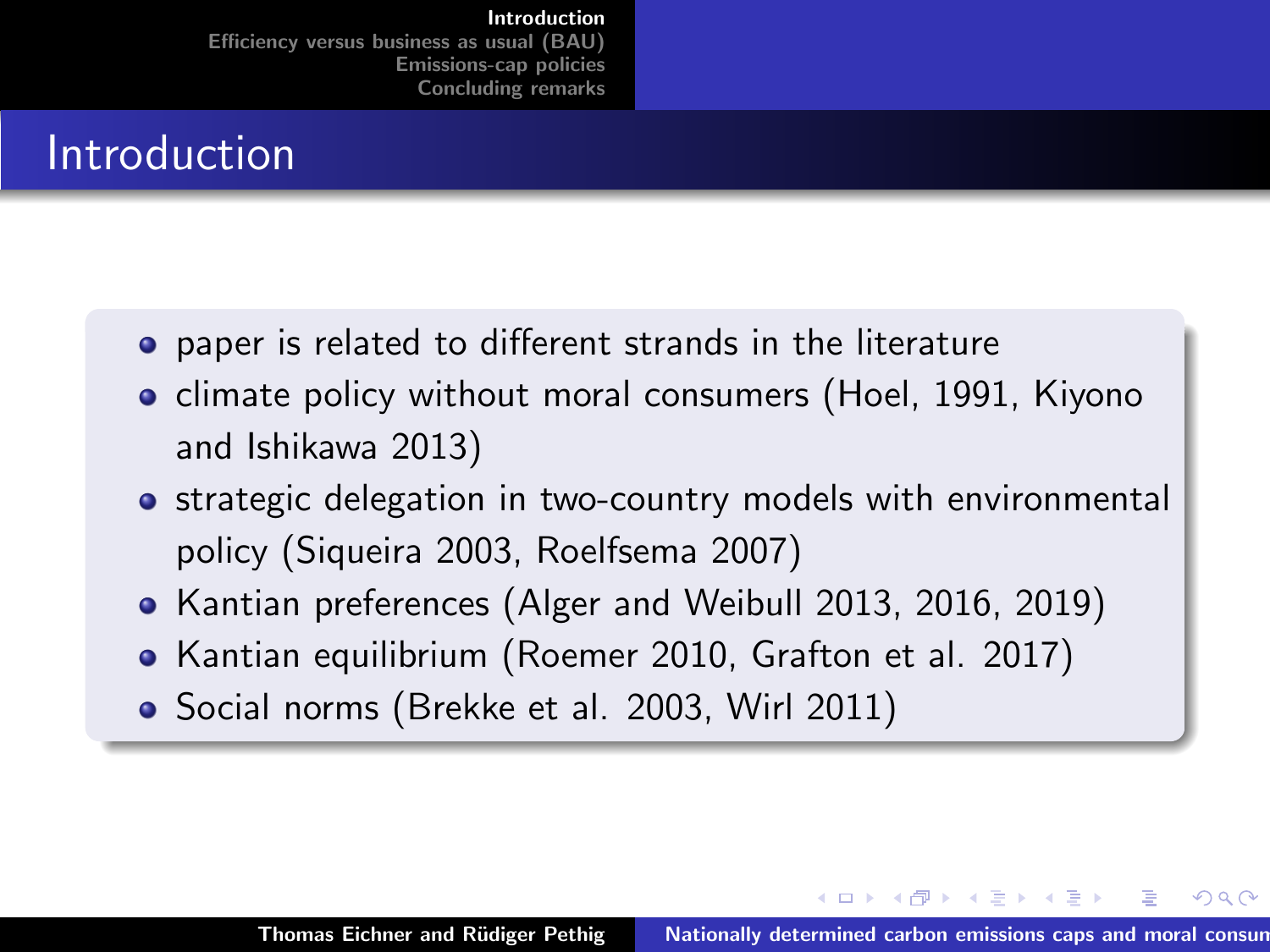# <span id="page-6-0"></span>Efficiency versus business as usual (BAU)

#### The model

- two countries (foreign  $^*$ ),  $i=1,\ldots,n$  consumers (different with respect to morality)
- fossil energy (supply  $x$ , demand  $y$ )
- consumption good (supply  $z^s$ , demand  $z^d$ )

$$
z^s = T(x) = \overline{r} - C(x) \tag{1}
$$

utility of individual i

$$
B(y_i) + z_i^d - H\left(\sum_j y_j + \sum_j y_j^*\right) \tag{2}
$$

イロト イ押 トイモト イモト Thomas Eichner and Rüdiger Pethig Nationally determined carbon emissions caps and moral consum

 $\equiv$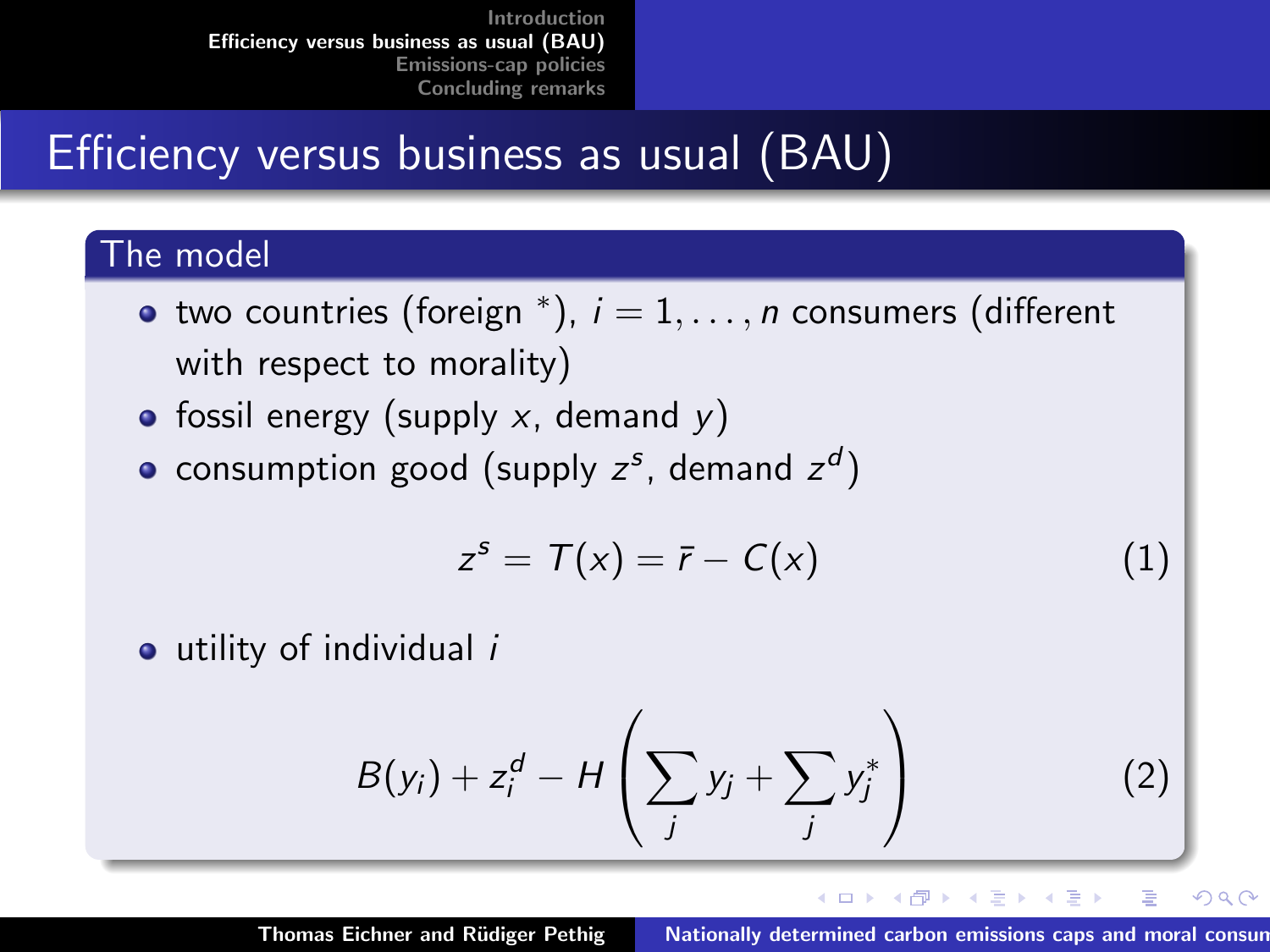### Efficiency versus business as usual (BAU)

#### The model

**•** resource constraint

$$
x + x^* = \sum_j y_j + \sum_j y_j^*
$$
 and  $z^s + z^{*s} = \sum_j z_j^d + \sum_j z_j^{*d}$  (3)

• sometimes parametric functions

$$
B(y_i) = ay_i - \frac{b}{2}y_i^2, \quad C(x) = \frac{c}{2}x^2, \quad H\left(\sum_j y_j + \sum_j y_j^*\right) = \left(\sum_j y_j + \sum_j y_j^*\right)h \tag{4}
$$

<span id="page-7-0"></span>メロメ メ御 メメ ミメ メミメ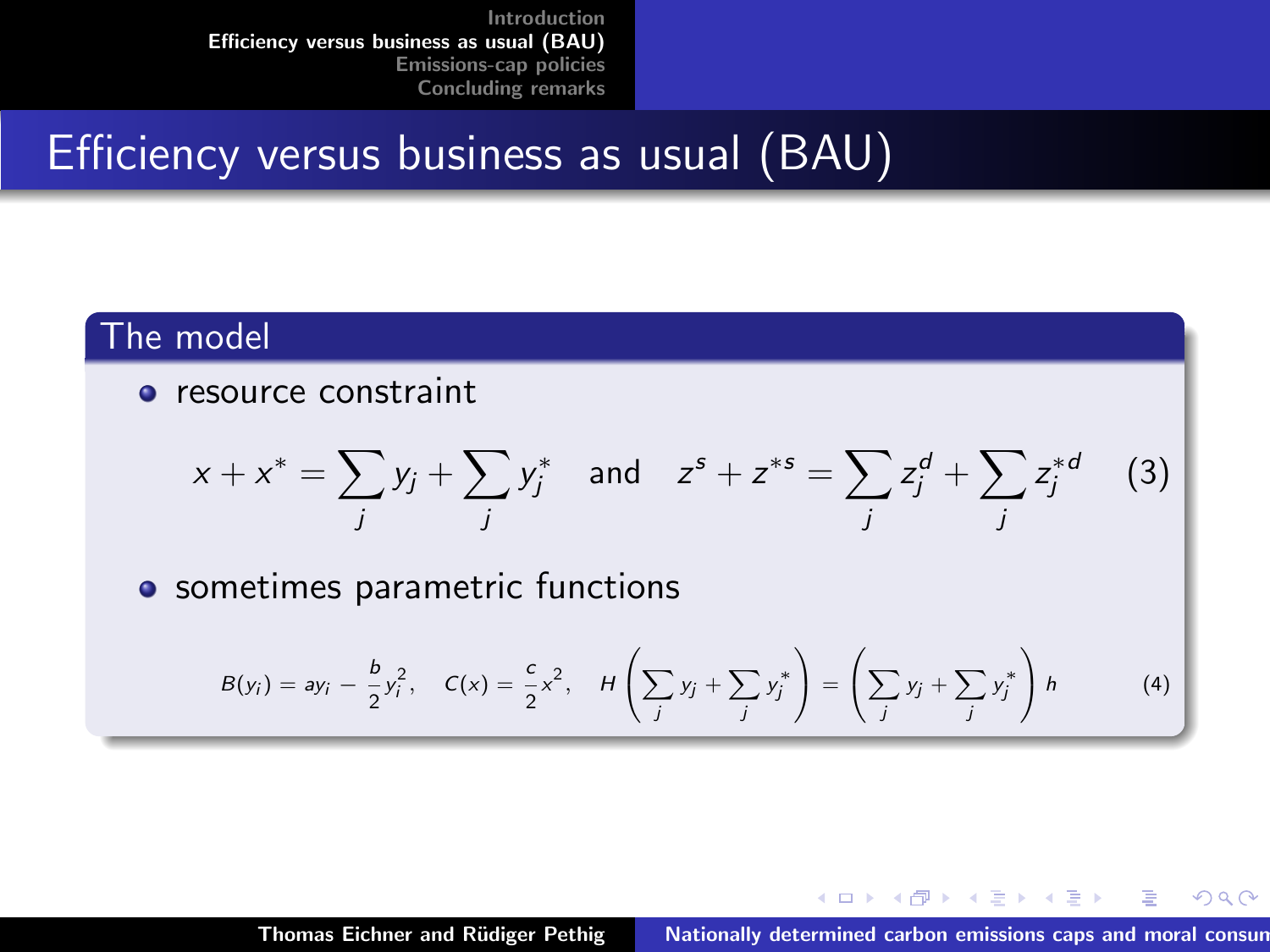### Efficiency versus business as usual (BAU)

#### **Efficiency**

Social planner maximizes sum of utilities subject to [\(3\)](#page-7-0) symmetry:  $x = x^* = n y_i = n y_i^*$ 

$$
B'(y_i)-C'(ny_i)-2nH'(2ny_i)=0
$$

メロメ メ御 メメ ミメ メミメ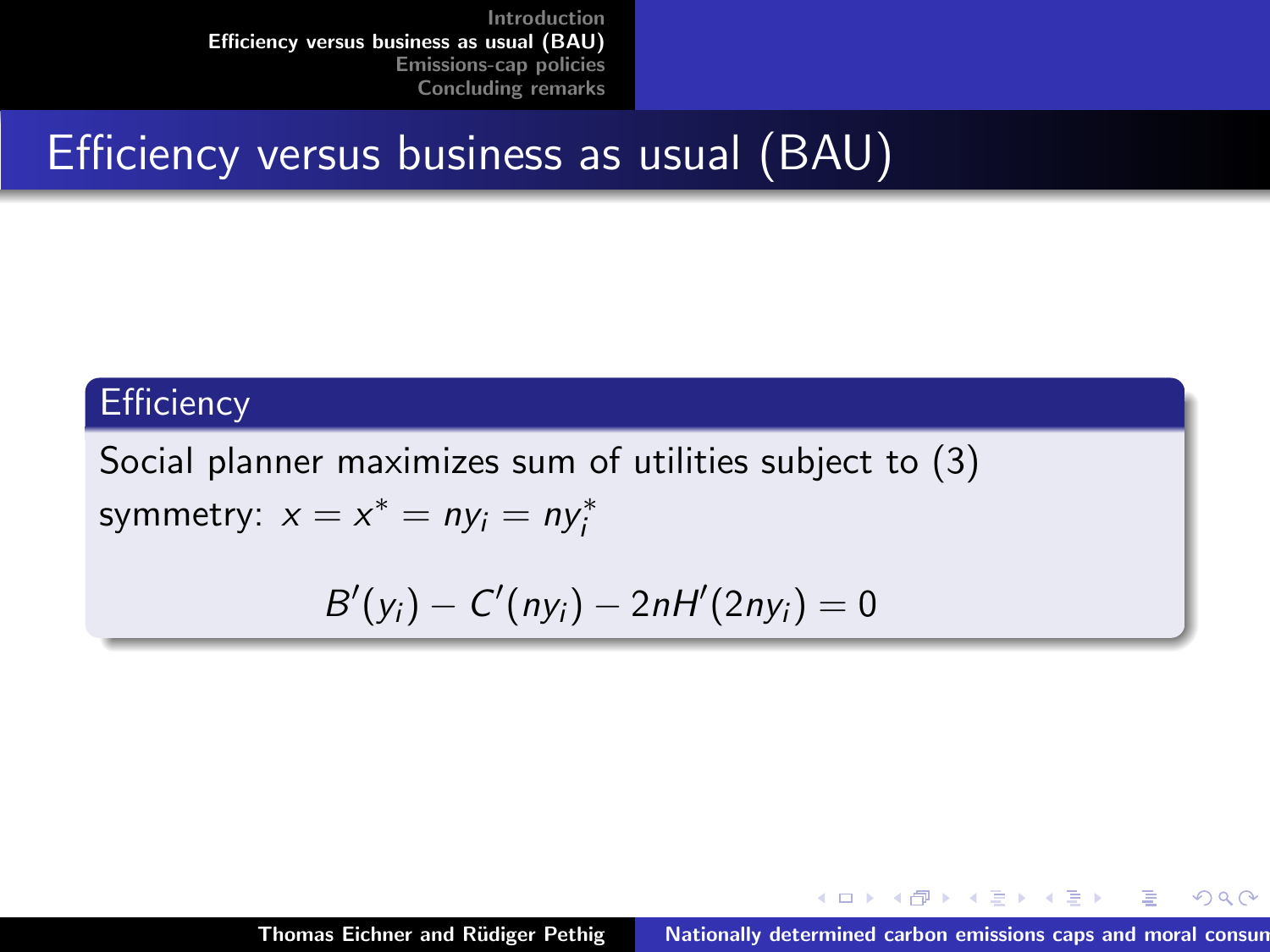### Efficiency versus business as usual (BAU)

#### BAU

Consumer i's budget constraint

$$
z_i^d + (p+q)y_i = \omega \tag{5}
$$

energy demand:  $y_i = D(p + q, \kappa_i)$ ; energy supply  $x_i = S(p)$ ; energy market equilibrium

$$
\sum_{j} D(p+q, \kappa_j) + \sum_{j} D^*(p+q^*, \kappa_j^*) = S(p) + S^*(p) \qquad (6)
$$

for  $q = q^* = 0$ 

イロメ イ母メ イヨメ イヨメー

 $QQ$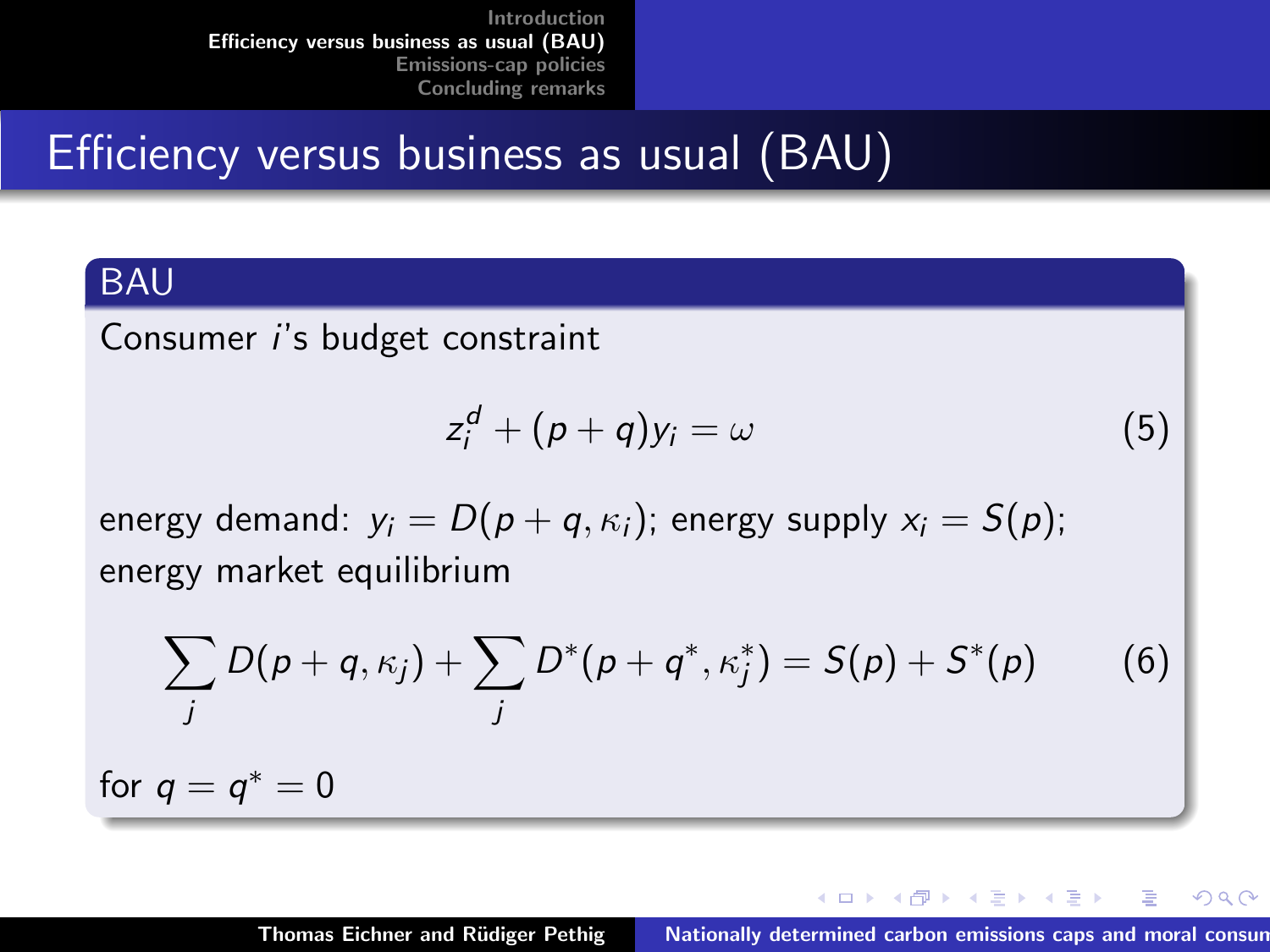### Efficiency versus business as usual (BAU)

#### BAU

material utility of homo oeconomicus

$$
V\left(y_i,\sum_j y_j+\sum_j y_j^*\right):=B(y_i)+\omega-(p+q)y_i-H\left(\sum_j y_j+\sum_j y_j^*\right)\quad (7)
$$

material utility of homo kantiensis

$$
\tilde{V}(y_i) := B(y_i) + \omega - (p+q)y_i - H(2ny_i)
$$
\n(8)

K ロ ⊁ K 倒 ≯ K ミ ⊁ K ミ ⊁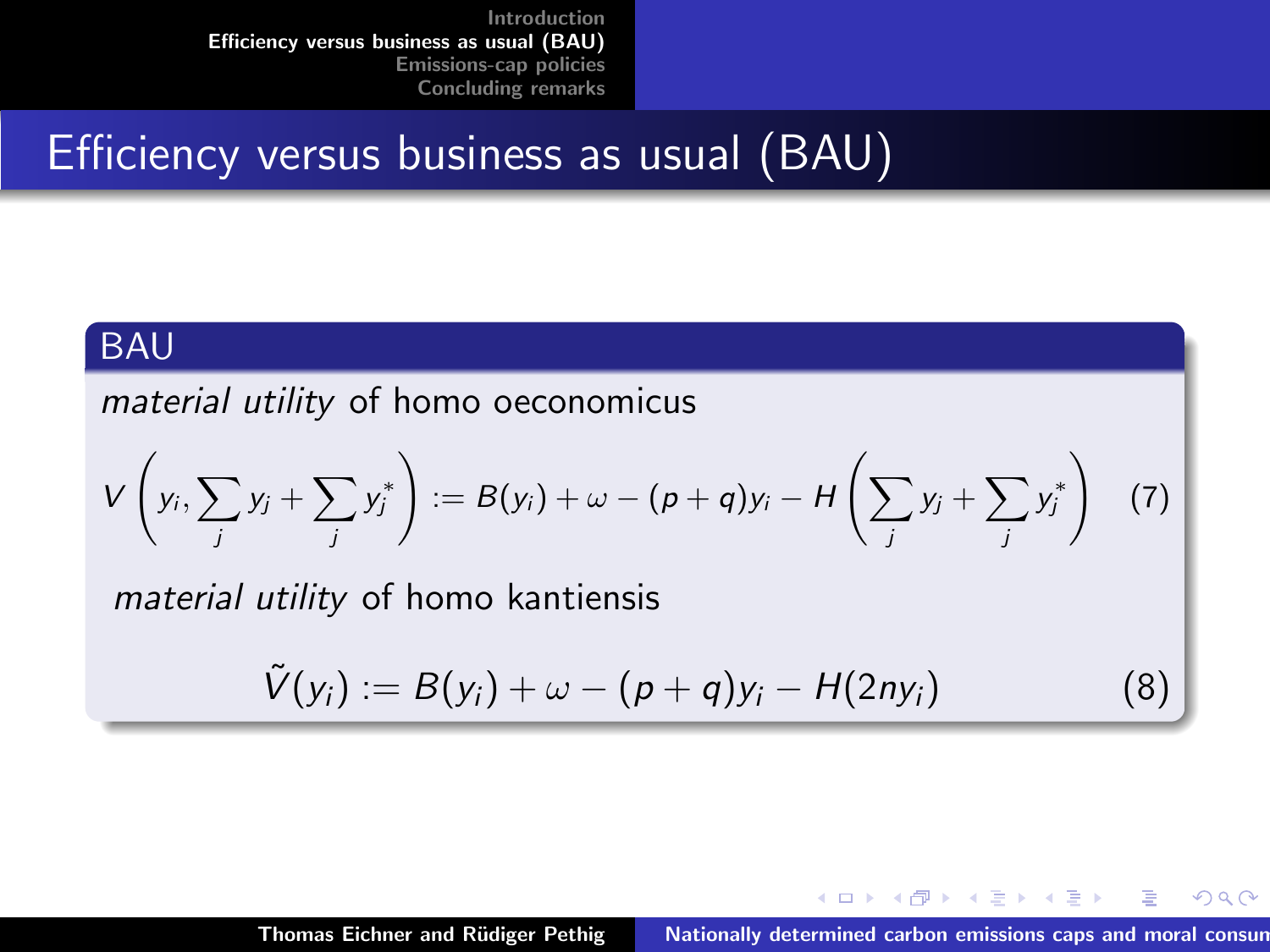# Efficiency versus business as usual (BAU)

#### BAU

#### moral utility

$$
U\left(y_i, \sum_j y_j + \sum_j y_j^*, \kappa_i\right) := (1 - \kappa_i)V\left(y_i, \sum_j y_j + \sum_j y_j^*\right) + \kappa_i \tilde{V}(y_i)
$$
  
=  $B(y_i) + \omega - (p + q)y_i - (1 - \kappa_i)H\left(\sum_j y_j + \sum_j y_j^*\right) - \kappa_i H(2\pi y_i)$ 

 $\kappa_i$ : degree of morality

BAU allocation rule

$$
B'(y_i)-C'\left(\sum_j y_j\right)-2\kappa_i nH'(2ny_i)=0
$$

イロメ イ部メ イヨメ イヨメー Thomas Eichner and Rüdiger Pethig Nationally determined carbon emissions caps and moral consum

 $\equiv$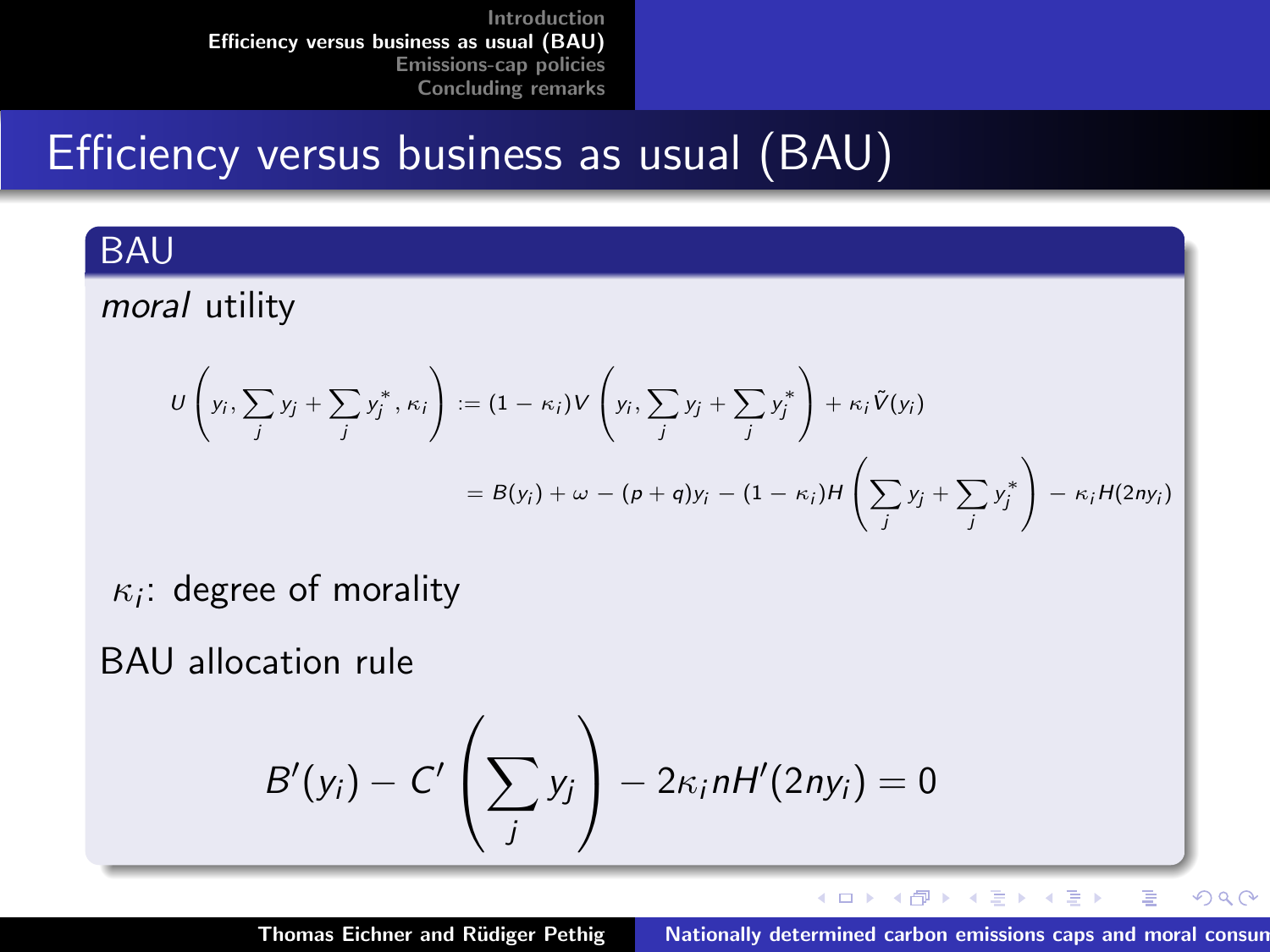# Efficiency versus business as usual (BAU)

#### Proposition 1.

- (i) In BAU total emissions
	- are largest iff  $\kappa_i = \kappa_i^* = 0$
	- are the smaller, the larger  $\kappa_\mu:=\frac{\sum \kappa_i}{n}$  ,
	- are efficient, iff  $\kappa_i = \kappa_i^* = 1$ .
- (ii) If the consumers' moralities are dispersed in BAU,
	- a Kantian consumer's material utility is lower than at efficiency;
	- an economic consumer's material utility is higher than at efficiency, if the morality of the other consumers is sufficiently high.

K ロ ⊁ K 倒 ≯ K ミ ⊁ K ミ ⊁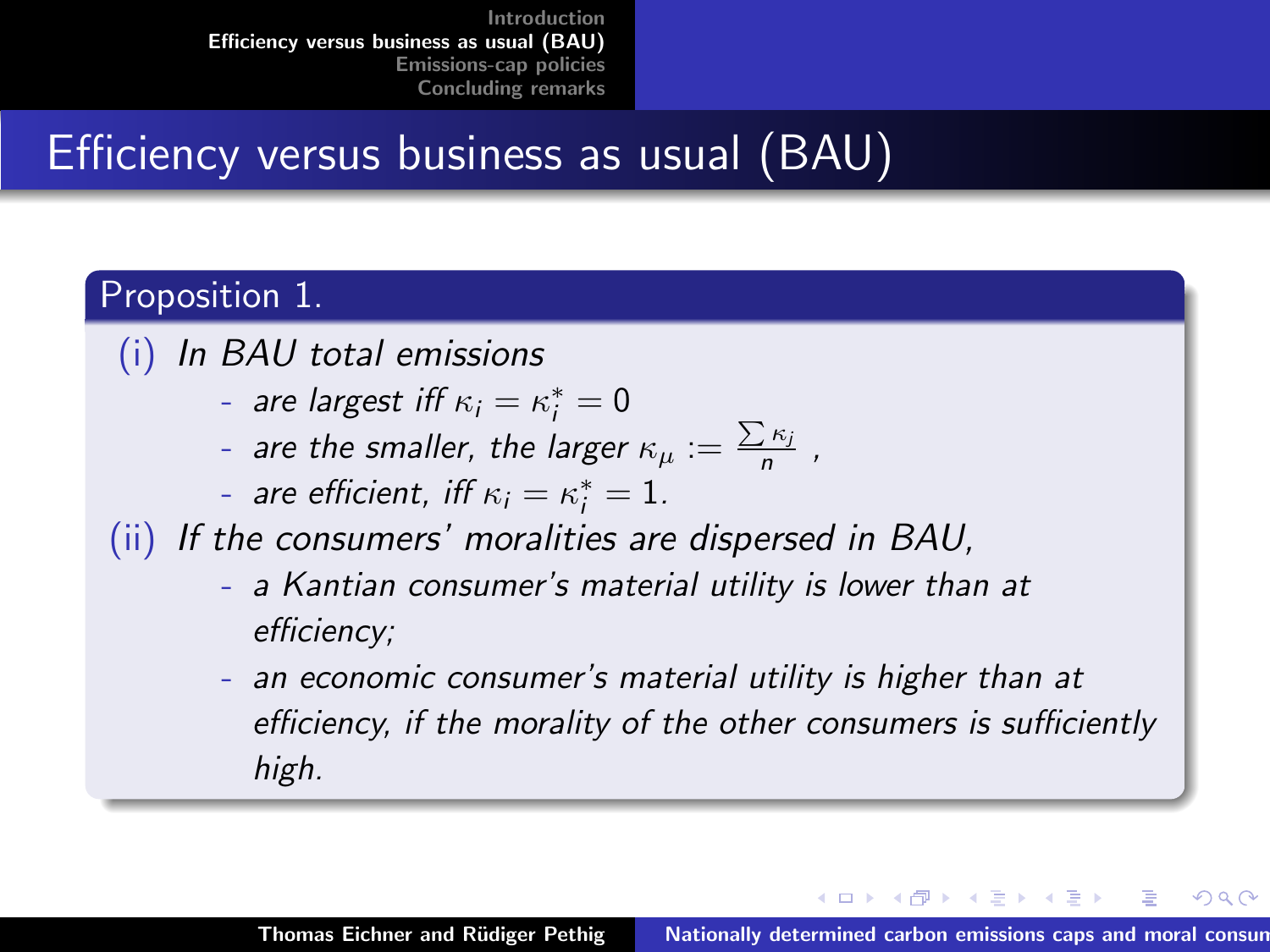# <span id="page-13-0"></span>Emissions cap policy

National ETs with given emissions caps

Fuel market equilibrium

$$
\bar{y} + \bar{y}^* = 2S(p) \implies P(\bar{y}, \bar{y}^*)
$$
 (9)

Permit market equilibrium

$$
\bar{y} = \sum_{j} D[P(\bar{y}, \bar{y}^*) + q, \kappa_j] \implies Q(\bar{y}, \bar{y}^*, \kappa_i)
$$
 (10)

Finally,

$$
y_i D[P(\bar{y}, \bar{y}^*) + Q(\bar{y}, \bar{y}^*, \kappa_i), \kappa_j]
$$
\n(11)

determ[i](#page-0-0)nes consumer  $i$ 's energy demand  $\,\mathsf{Y}(\bar{y},\bar{y}^*,\kappa_i),\;\mathsf{Y}^*(\bar{y},\bar{y}^*,\kappa_i^*)\,$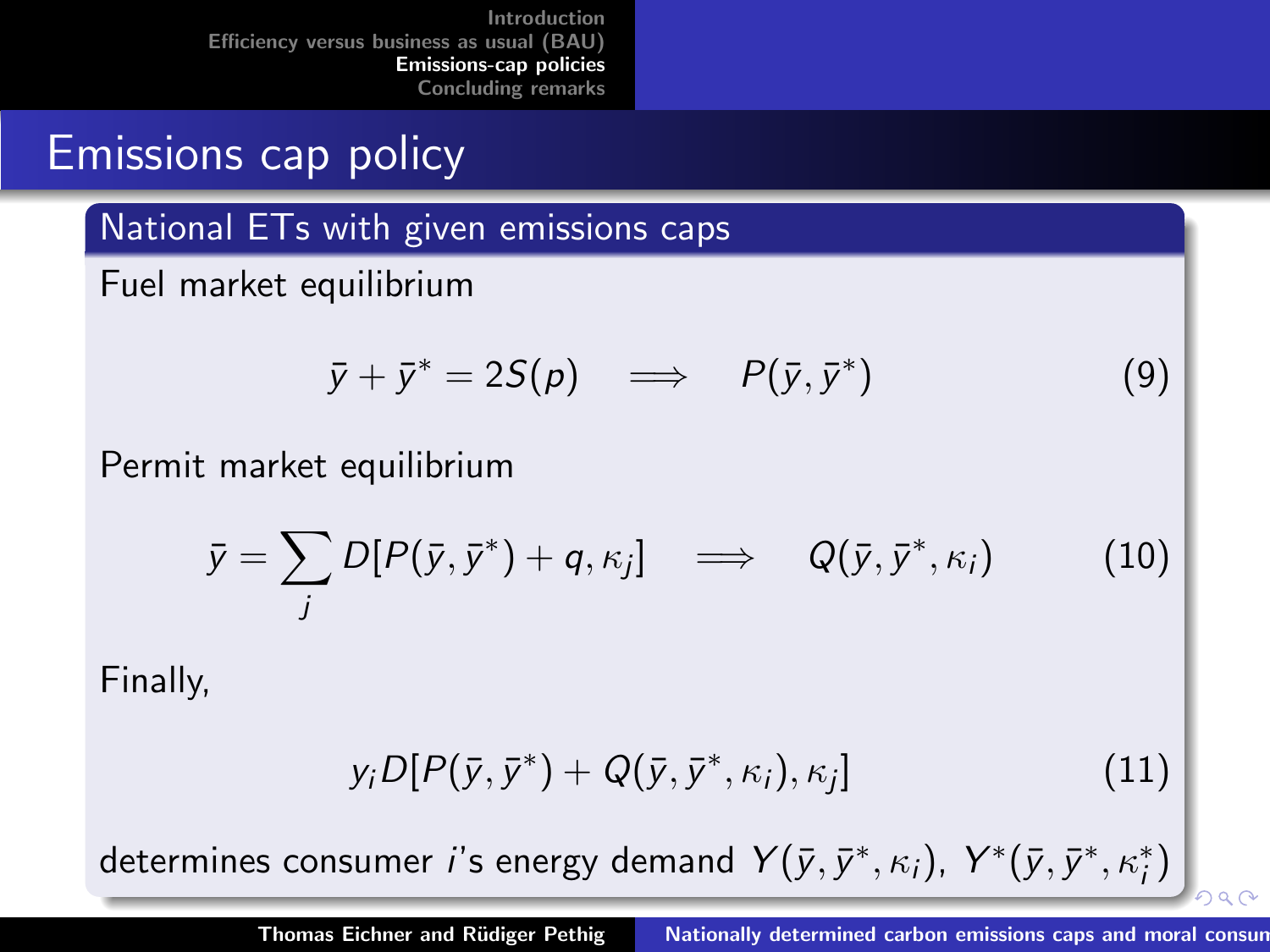# Emissions cap policy

National ETs with given emissions caps

indirect utility

$$
U(\bar{y}, \bar{y}^*, \kappa_i) \equiv (1 - \kappa_i) V(\bar{y}, \bar{y}^*, \kappa_i) + \kappa_i \tilde{V}(\bar{y}, \kappa_i), \qquad (12)
$$

where

$$
V(\bar{y}, \bar{y}^*, \kappa_i) = B[Y(\bar{y}, \bar{y}^*, \kappa_i)] + \omega(\bar{y}, \bar{y}^*, \kappa_i) - [P(\bar{y}, \bar{y}^*) + Q(\bar{y}, \bar{y}^*, \kappa_i)] Y(\bar{y}, \bar{y}^*, \kappa_i) -H(\bar{y} + \bar{y}^*),
$$
\n
$$
\tilde{V}(\bar{y}, \kappa_i) = B[\tilde{Y}(\bar{y}, \kappa_i)] + \tilde{\omega}(\bar{y}, \kappa_i) - [\tilde{P}(\bar{y}) + \tilde{Q}(\bar{y}, \kappa_i)] \tilde{Y}(\bar{y}, \kappa_i)
$$
\n
$$
-H(2n\tilde{Y}(\bar{y}, \kappa_i)),
$$
\n(14)

$$
\omega (\bar{y}, \bar{y}^*, \kappa_i) = \frac{1}{n} \{ \bar{r} - C \left[ S(P(\bar{y}, \bar{y}^*)) \right] + P(\bar{y}, \bar{y}^*) \cdot S(P(\bar{y}, \bar{y}^*)) + Q(\bar{y}, \bar{y}^*, \kappa_i) \bar{y} \}, \qquad (15)
$$

$$
\tilde{\omega}\left(\bar{y},\kappa_{i}\right) = \frac{1}{n}\left\{\bar{r}-C\left[S(\tilde{P}(\bar{y}))\right]+\tilde{P}(\bar{y})\cdot S(\tilde{P}(\bar{y}))+\tilde{Q}(\bar{y},\bar{y}^{*},\kappa_{i})\bar{y}\right\},\tag{16}
$$

 $000$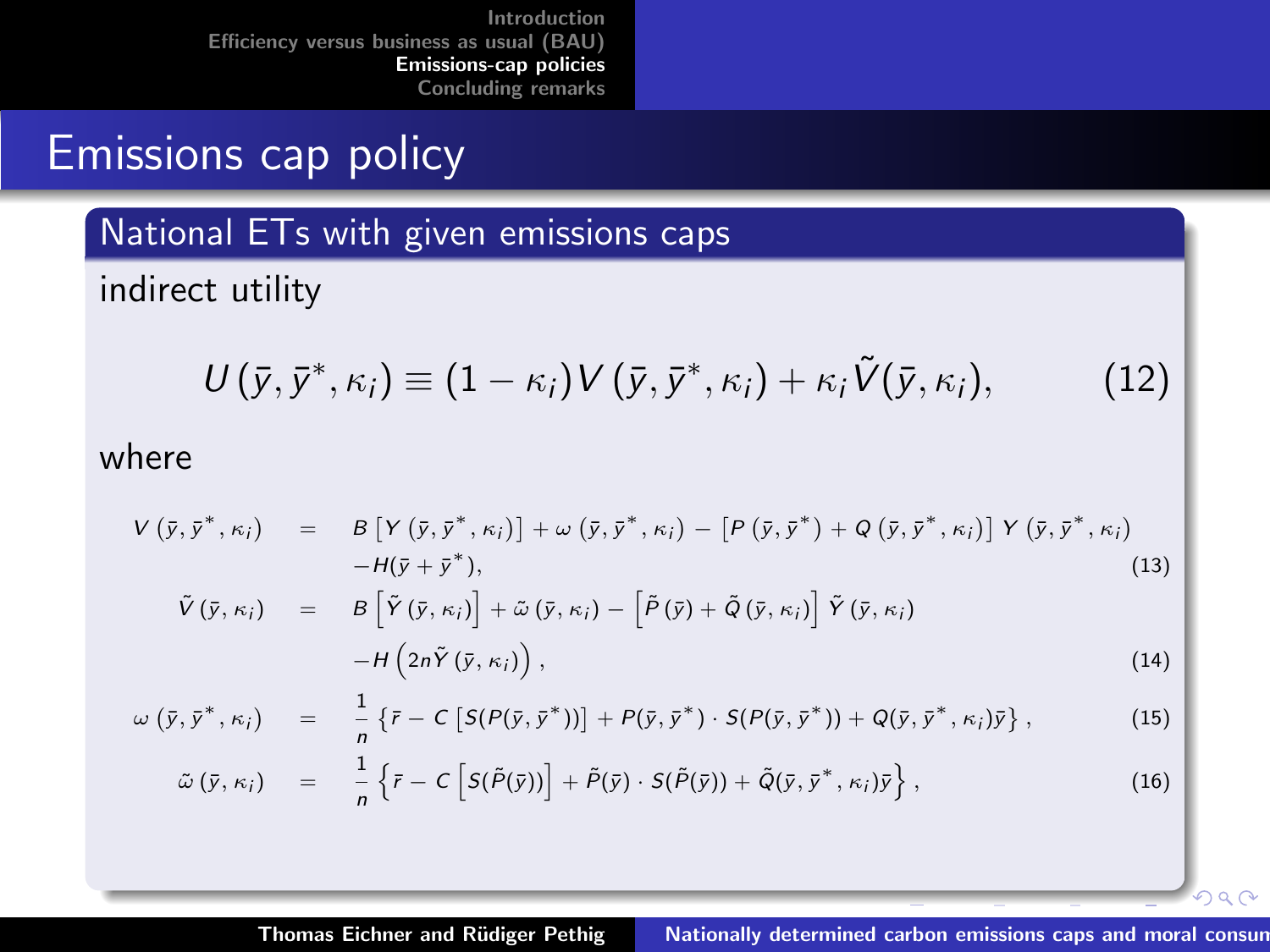### Emissions-cap policies

Benevolent governments objective function

$$
\sum_j U(\bar{y}, \bar{y}^*, x_i) = \sum_j \left[ (1 - \kappa_j) V(\bar{y}, \bar{y}^*, x_j) + \kappa_j \bar{V}(\bar{y}, x_j) \right]
$$

First order condition

$$
\sum_{j} U_{\tilde{y}}(\tilde{y}, \tilde{y}^*, \kappa_j) =
$$
\n
$$
= \sum_{j} \frac{1}{n} \left[ (1 - \kappa_j)Q + \kappa_j \tilde{Q} \right] - \sum_{j} \underbrace{\left[ (1 - \kappa_j)PE^{j} + \kappa_j \tilde{PE}^{j} \right]}_{\equiv \text{MBPE}^{j}} - \sum_{j} \underbrace{(1 - \kappa_j)H'(\tilde{y} + \tilde{y}^*)}_{\equiv \text{MC}^{j}} = 0, (17)
$$

where

$$
PE^{i} := \left(Y^{i} - \frac{S(P)}{n}\right)P_{\tilde{y}} + \left(Y^{i} - \frac{\tilde{y}}{n}\right)Q_{\tilde{y}}, \quad \tilde{PE}^{i} := \left(\tilde{Y}^{i} - \frac{S(\tilde{P})}{n}\right)\tilde{P}_{\tilde{y}} + \left(\tilde{Y}^{i} - \frac{\tilde{y}}{n}\right)\tilde{Q}_{\tilde{y}}
$$
(18)

Thomas Eichner and Rüdiger Pethig Nationally determined carbon emissions caps and moral consum

 $290$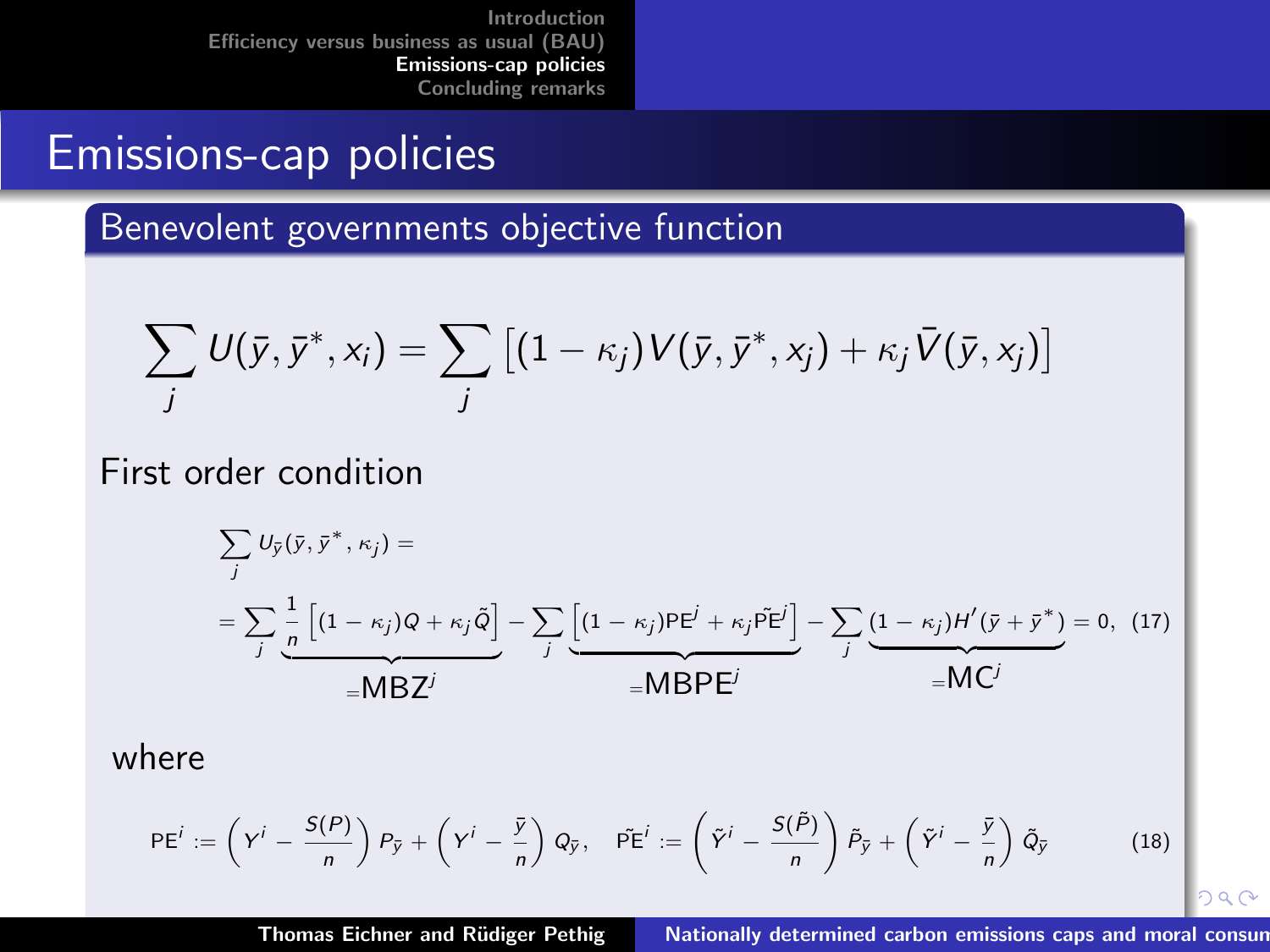# Emissions-cap policies

#### Benevolent government

- $MBZ<sup>i</sup>$ : transfer from permit revenues  $\frac{q\bar{y}}{n}$
- $MBPE<sup>i</sup>$ : price effects = 0
	- $MC<sup>i</sup>$ : marginal benefit in a symmetric Nash equilibrium

$$
B'(y_i)-C'(\bar{y})-2\kappa_i nH'(2ny_i)-(1-\kappa_\mu) nH'(2\bar{y})=0
$$

 $\kappa_\mu \uparrow$  has two effects (i) energy demand  $\sum_j y_j \downarrow$ , (ii) relative to BAU less climate damage is internalized  $\bar{y} \uparrow$ 

K ロ ⊁ K 倒 ≯ K ミ ⊁ K ミ ⊁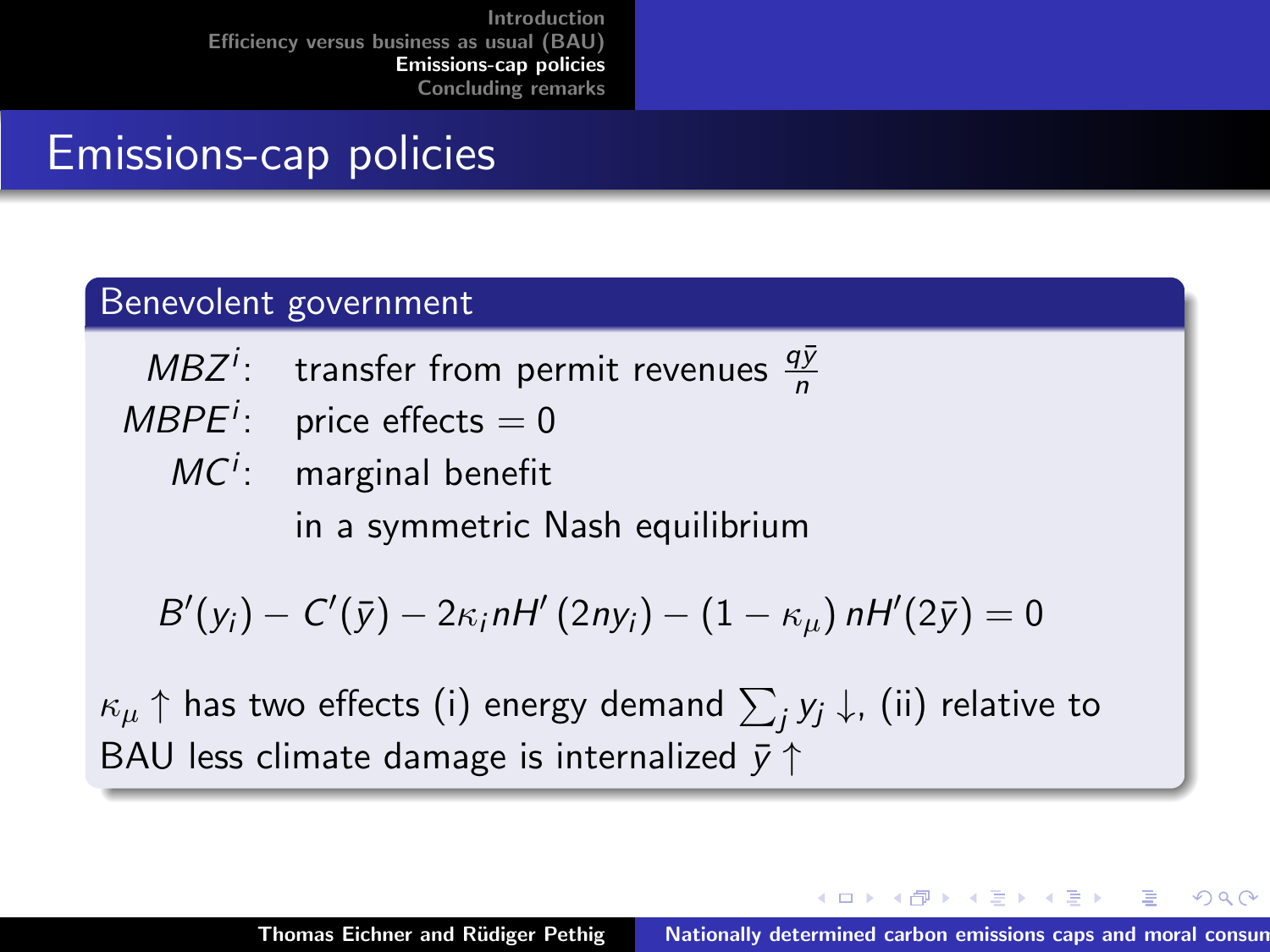### Emissions-cap policies

#### Proposition 2 (Benevolent moral governments).

$$
(i) \ \ y^E < \bar{y}^W < y^{BAU}.
$$

(ii) In the parametric economy, the benevolent government's emissions cap  $\bar{y}^W$  is decreasing in  $\kappa_u$ .

イロメ マ桐 メラミンマチャ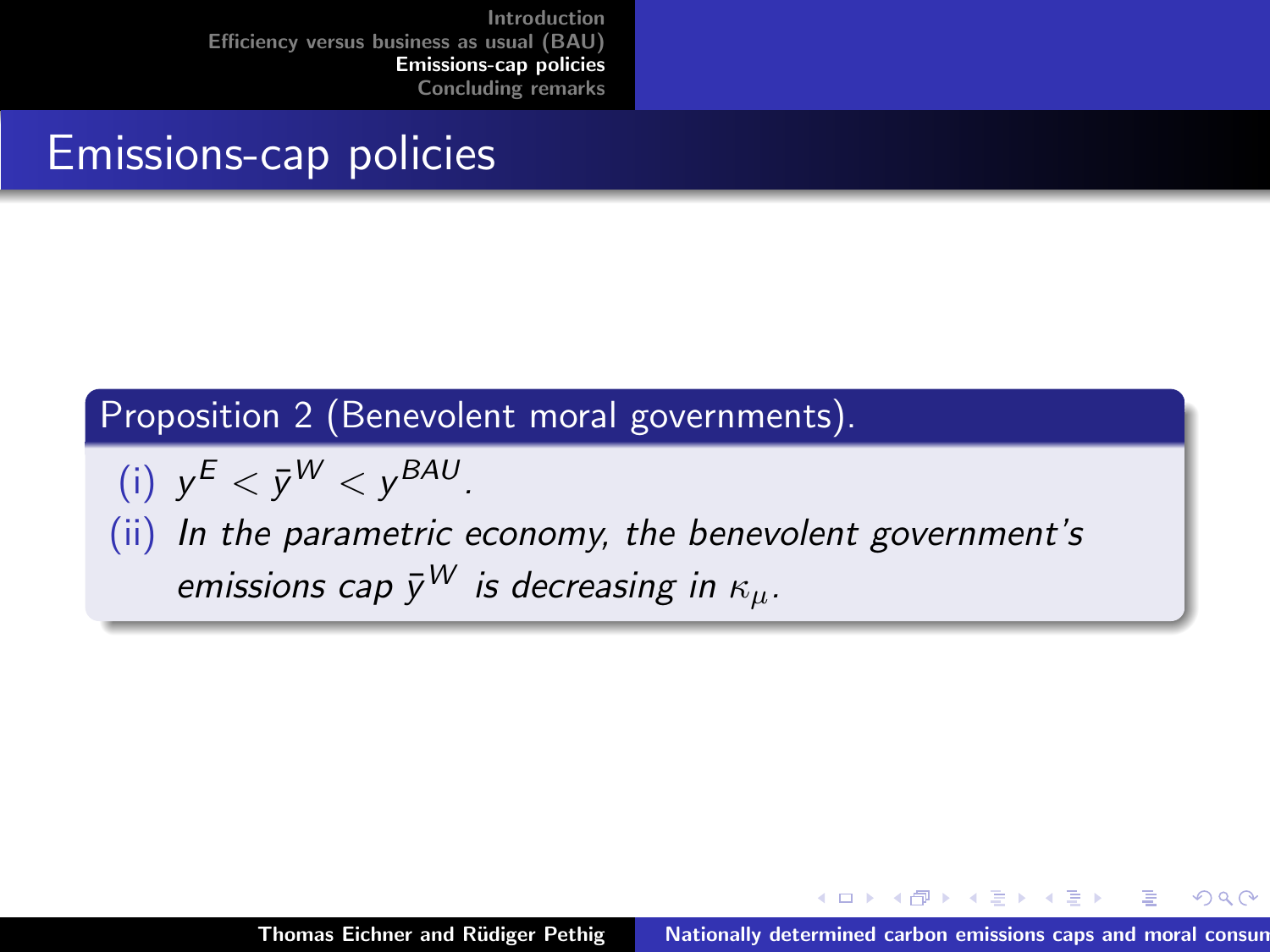### Emissions-cap policies

#### Governments elected by majority rule

Voter's take emissions caps as given

 $maxU(\bar{y}, \bar{y}^*, x_i)$ 

$$
U_{\bar{y}}(\bar{y}, \bar{y}^*, \kappa_m) =
$$
  
= 
$$
\frac{1}{n} \left[ (1 - \kappa_m)Q + \kappa_m \tilde{Q} \right] - \underbrace{[(1 - \kappa_m)P\mathsf{E}^m + \kappa_m \tilde{P}\mathsf{E}^m]}_{=\mathsf{MBPE}^m} - \underbrace{(1 - \kappa_m)H'(\bar{y} + \bar{y}^*)}_{=\mathsf{MC}^m} = 0
$$
 (19)

Symmetric Nash equilibrium

$$
B'(y_i) - C'(\bar{y}) - 2\kappa_i nH'(2ny_i) - nPE^m - (1 - \kappa_m)nH'(2\bar{y}) = 0
$$

K ロ ⊁ K 倒 ≯ K ミ ⊁ K ミ ⊁

 $2Q$ 

重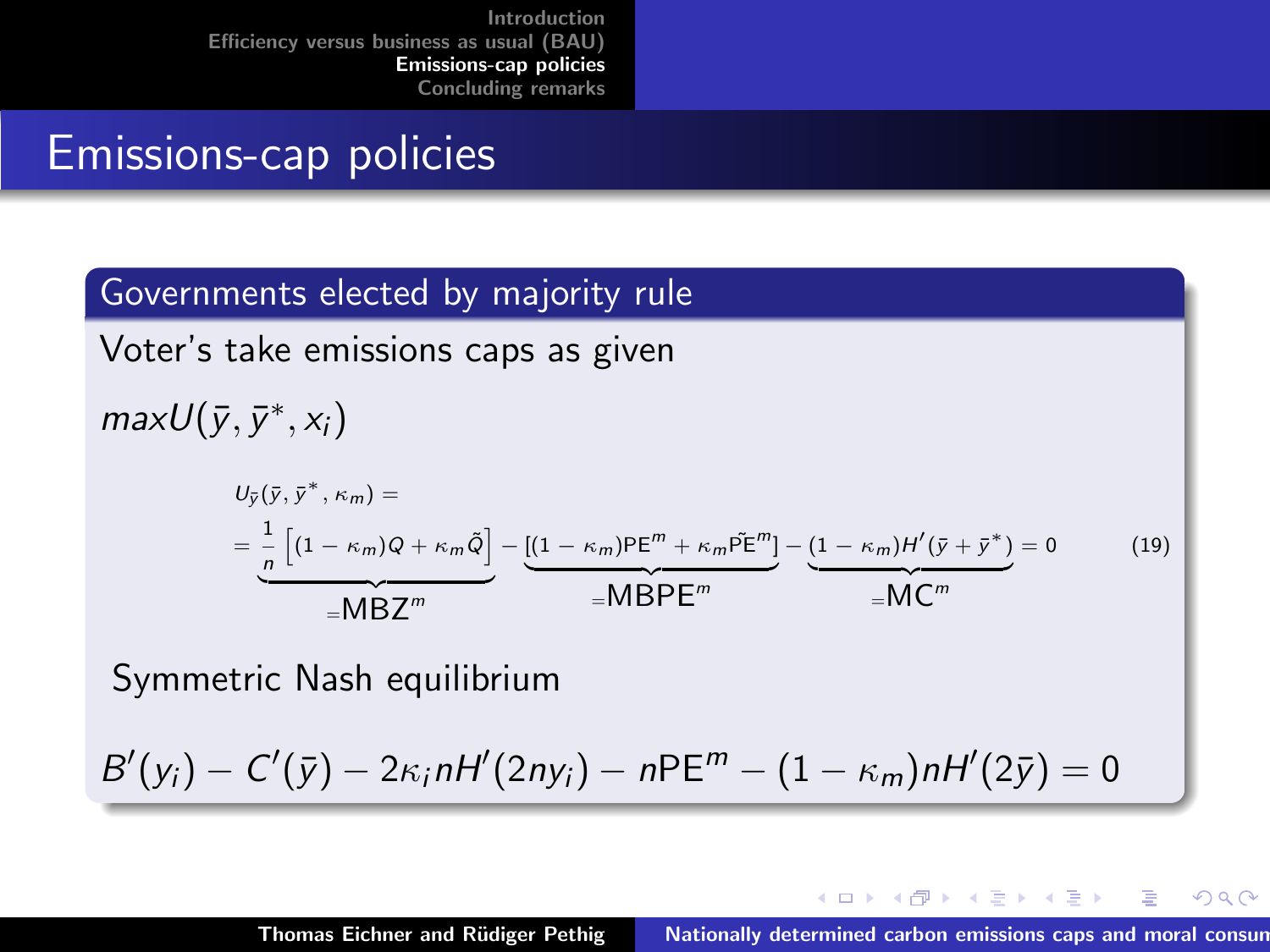# Emissions-cap policies

#### Proposition 3 (Governments elected by majority rule).

In the parametric economy  $R^P(\bar{y}^*, \kappa_m)$  and  $R^s(\bar{y}^*, \kappa_m)$  satisfy (i)  $R_{\bar{y}}^P, R_{\bar{y}}^S \in ]-1,0[$ , strategic substitutes (ii)  $R_{\bar{y}}^P < R_{\bar{y}}^S$  $\left(\begin{matrix} \mathrm{iii} \end{matrix}\right)\; R_{\kappa_{\mu}}^{P} < 0, \quad R_{\kappa_{m}}^{P} > 0$   $\left(\begin{matrix} \mathrm{in} \; \mathrm{the} \; \mathrm{relevant} \; \mathrm{range} \end{matrix}\right)$ (iv)  $R_{\kappa_{\mu}}^{\mathcal{S}}=0, \quad R_{\kappa_{m}}^{\mathcal{S}}<0$ 

P-governments:  $\kappa_\mu \uparrow$ : energy demand  $\sum_j y_j \downarrow$  $\kappa_m \uparrow$ : relative to BAU less climate damage is internalized  $\bar{y} \uparrow$ S-governments: additional price effects

イロン イ団ン イミン イミン 一番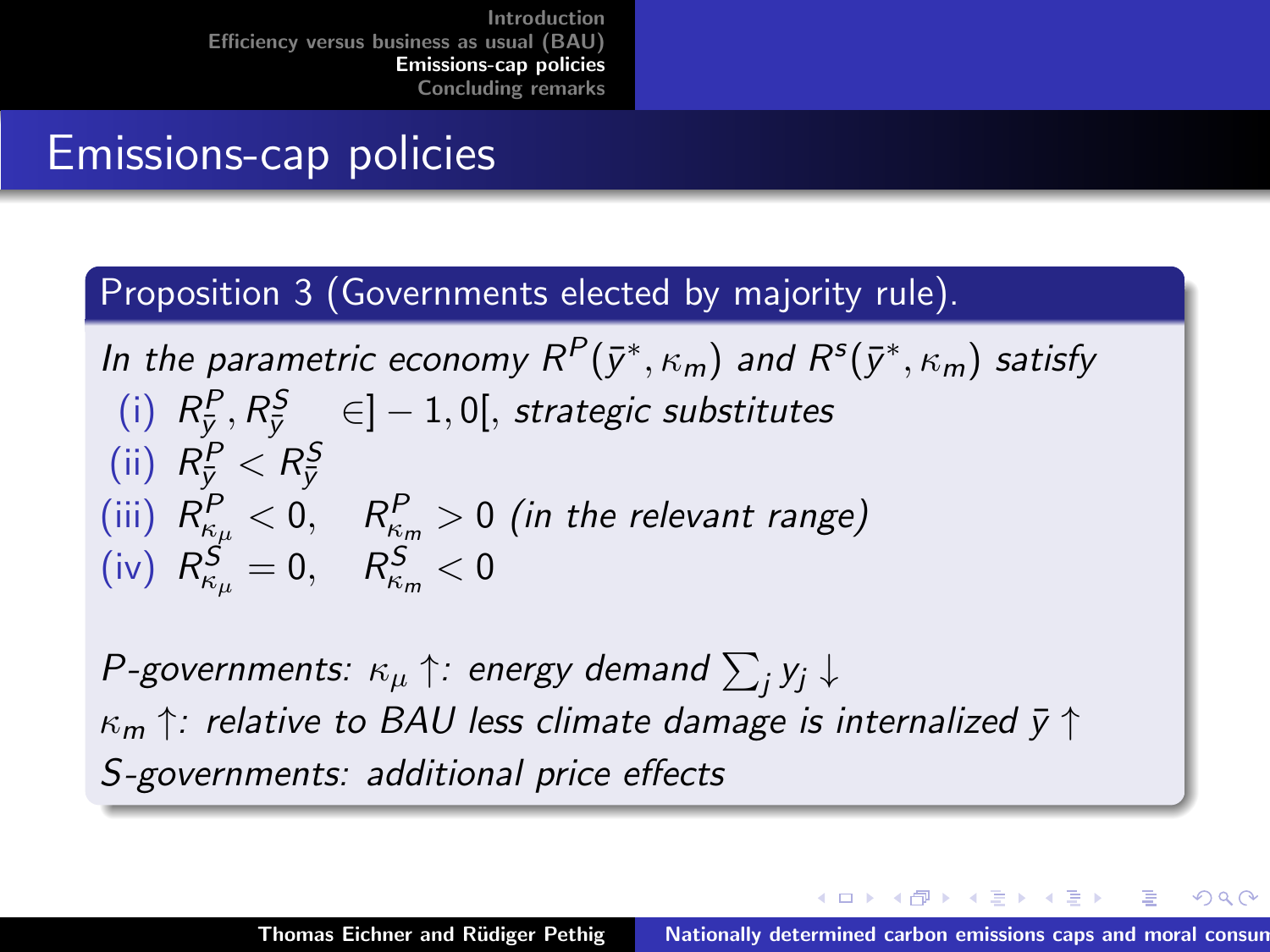### Emissions-cap policies

$$
B'(y_i) - C'(\bar{y}) - 2\kappa_i nH'(2ny_i) - (1 - \kappa_m)nH'(2\bar{y}) = 0
$$
  

$$
B'(y_i) - C'(\bar{y}) - 2\kappa_i nH'(2ny_i) - (1 - \kappa_\mu)nH'(2\bar{y}) = 0
$$

Assumption:  $\kappa_u > \kappa_m$ 

Proposition 4 (Price-taking median-voter governments (=P-governments)).

$$
(i) \ \ y^E < \bar{y}^P < \bar{y}^W < y^{BAU}.
$$

(ii) In the parametric economy with P-governments, the cap  $\bar{y}^P$  is decreasing in the mean morality  $\kappa_{\mu}$  but increasing in the median morality  $\kappa_m$ .

**KICP PT** 

 $000$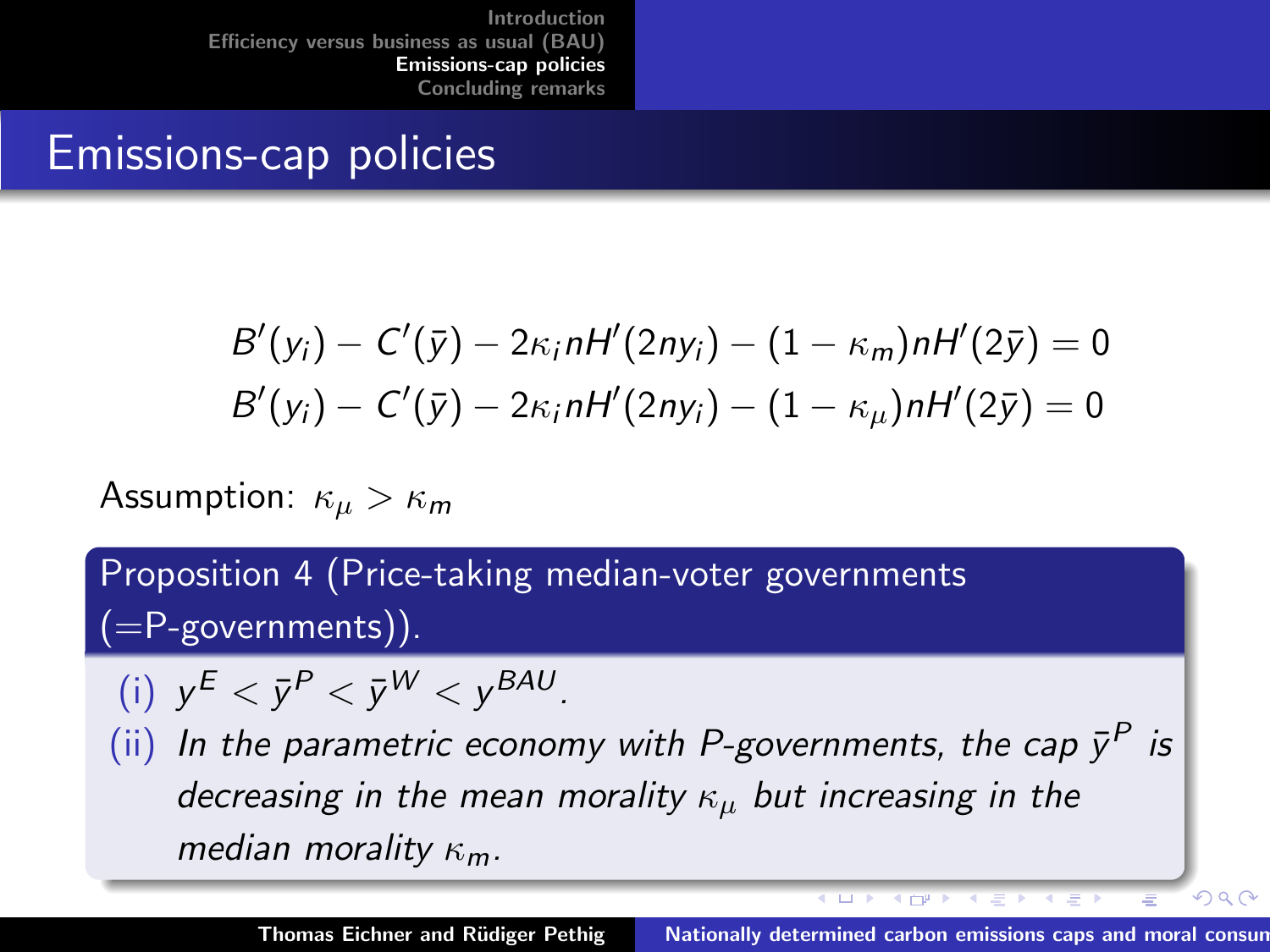### Emissions-cap policies

Additional price effects:  $nPE^{m} < 0$ ,  $\bar{v} \uparrow$ 

Proposition 5 (Strategic median-voter governments  $(=$ S-governments)).

(i) In the economy with S-governments, it holds  $\bar{y}^S > \bar{y}^P > y^E$ . (ii) In the parametric economy, it holds (a)  $\bar{y}^S$  is independent of  $\kappa_{\mu}$ , but decreasing in  $\kappa_m$ ; (b)  $\bar{y}^S > \bar{y}^W > \bar{y}^P > y^E$ ; (c)  $\bar{y}^S < y^{BAU}$ , iff  $1 + \kappa_m > 2\kappa_\mu$ .

イロメ イ押 トイラ トイラメー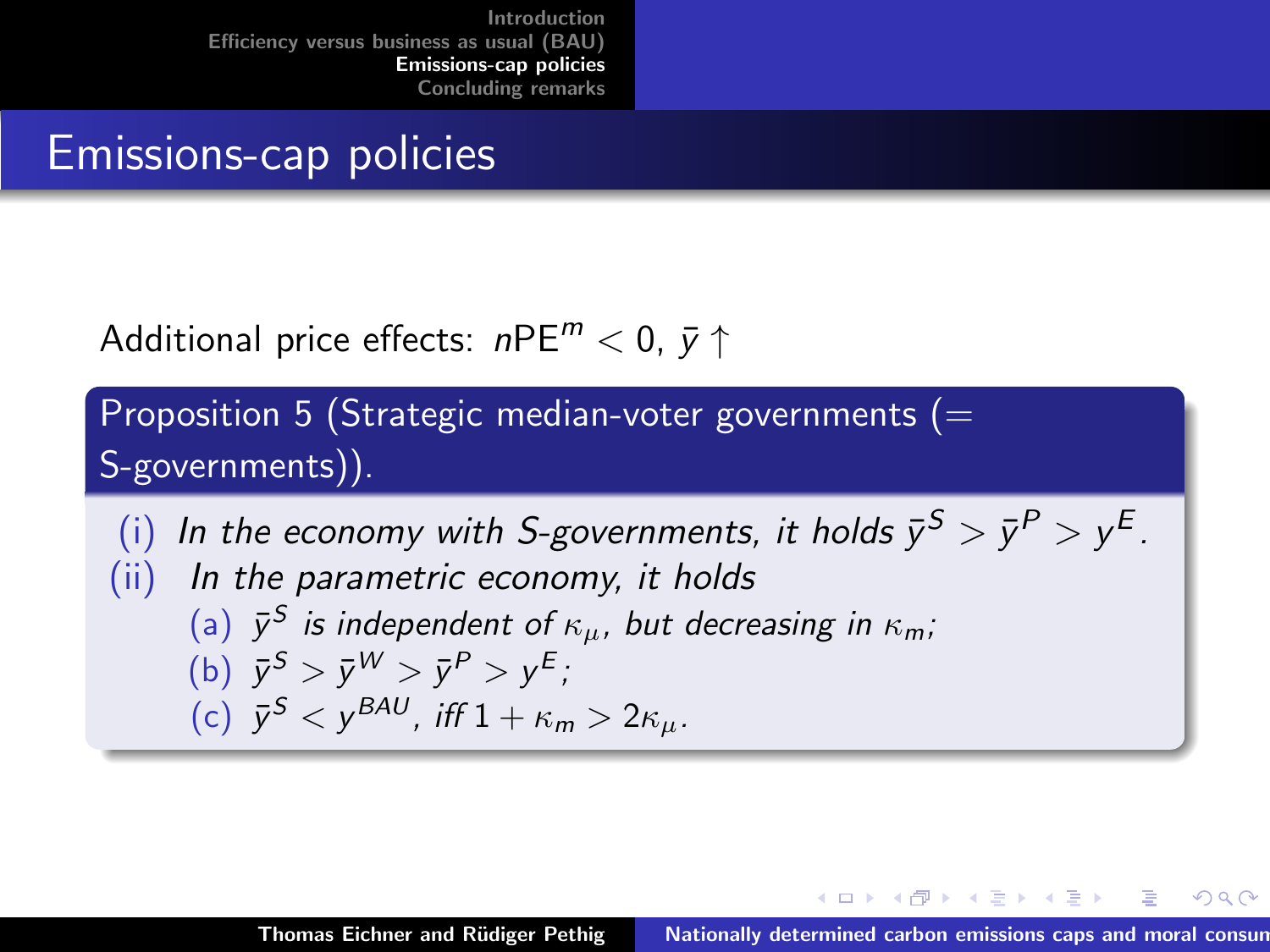# Emissions-cap policies

#### Governments elected by majority rule

- voters take the other country's policymaker as given (strategic delegation)
- Home's voter *i* anticipates that the foreign policymaker with  $\kappa_{\mathsf{g}}^*$  sets  $R^{\mathsf{g}}(\bar{\mathsf{y}},\kappa_{\mathsf{g}})$  (before  $\bar{\mathsf{y}}$ ) emissions cap:  $\mod$  marg. climate damage  $H'(\bar{y}+\bar{y}^*)\mathrm{d}\bar{y}$ policymaker:  $\>$  marg. climate damage  $H'(\bar{y}+R^{*\mathrm{g}})(1+R^{*\mathrm{g}}_{\bar{v}})$  $(\bar{\bar y}^{*g})\,\mathrm{d}\bar y$

marginal climate damage  $\downarrow$ ,  $\bar{v}$   $\uparrow$ voter i's favorite cap

$$
\hat{R}^{\rho}(\kappa_{g}^{*}, \kappa_{i}) := \underset{\bar{y}}{\operatorname{argmax}} U[\bar{y}, R^{*\rho}(\bar{y}, \kappa_{g}^{*}), \kappa_{i}] \qquad (20)
$$

 $\overline{\langle 1}$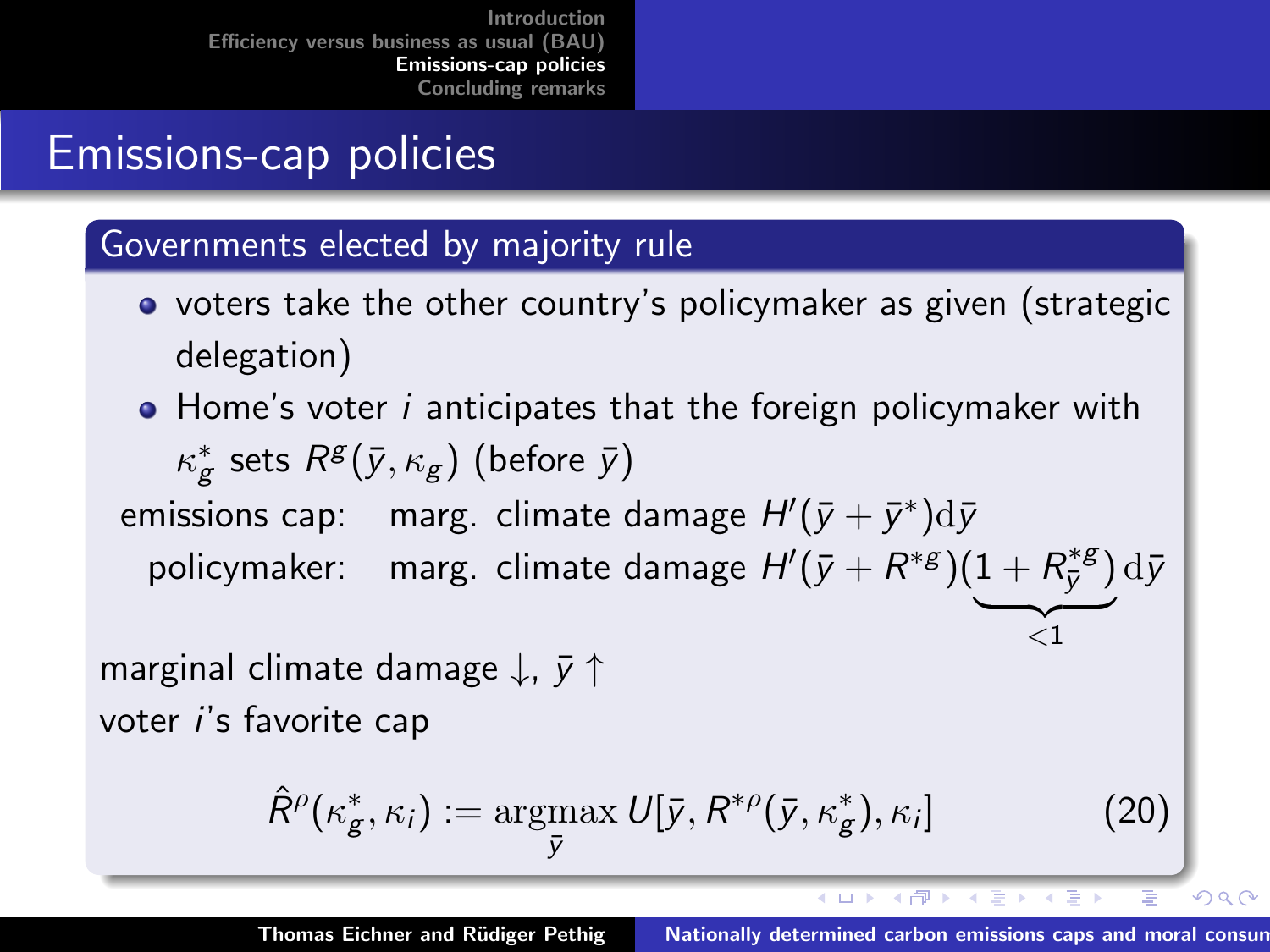### Emissions-cap policies

### Governments elected by majority rule

• Strategic delegation

$$
\bar{y}^{D\rho} = \hat{R}^{\rho}(\kappa_D^{*\rho}, \kappa_m) = R^{\rho}[\hat{R}^{\rho}(\kappa_D^{\rho}, \kappa_m^{*}), \kappa_D^{\rho}]
$$

メロメ メ御 メメ ミメ メミメ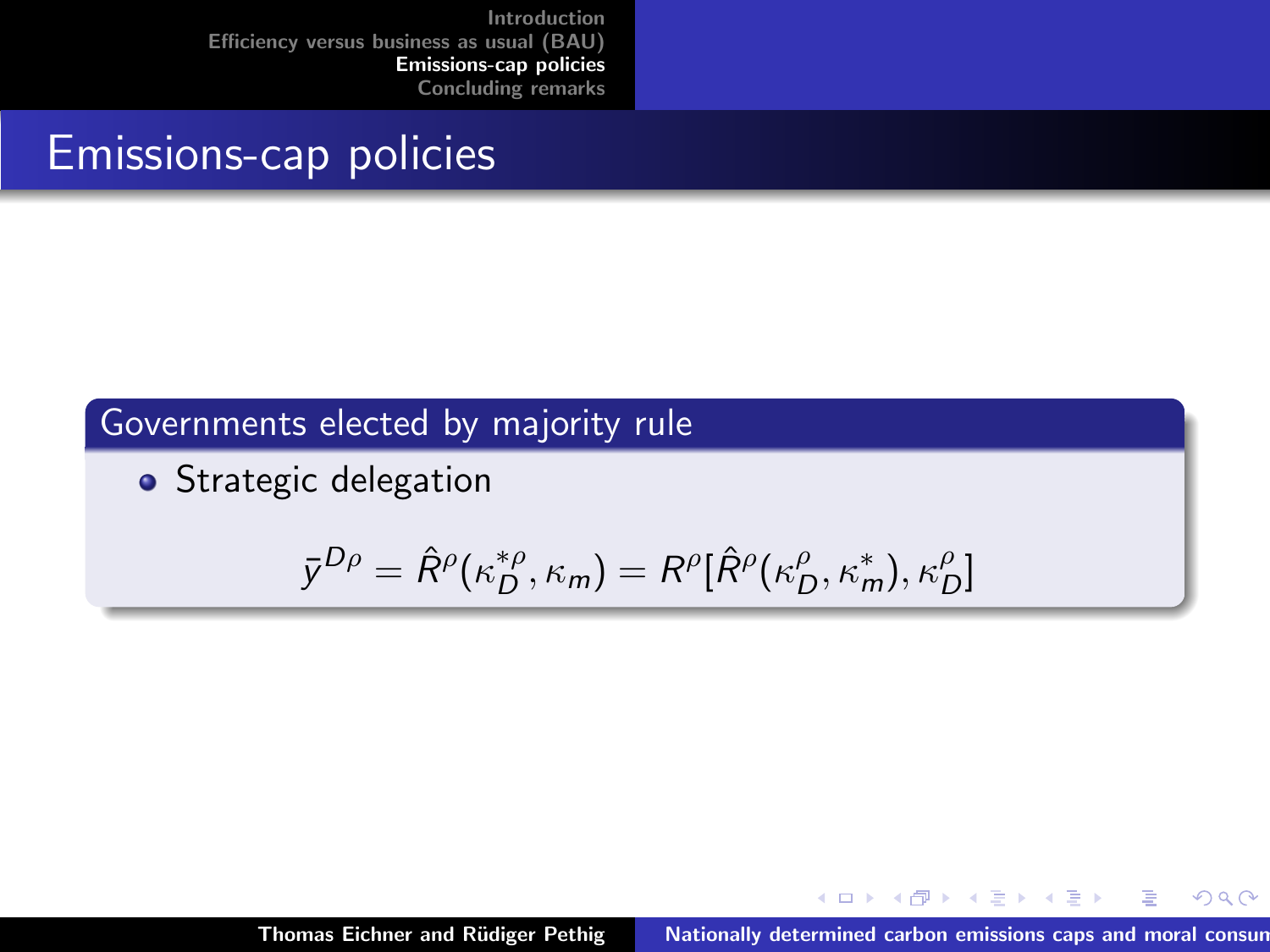# Emissions-cap policies

#### Governments elected by majority rule



Figure: The reaction functions  $\hat{R}^S(\kappa_{\rm g}^*,\kappa_{\rm m})$  and  $\hat{R}^P(\kappa_{\rm g}^*,\kappa_{\rm m})$  for a numerical example

 $\leftarrow$   $\Box$ 

マーター マートマート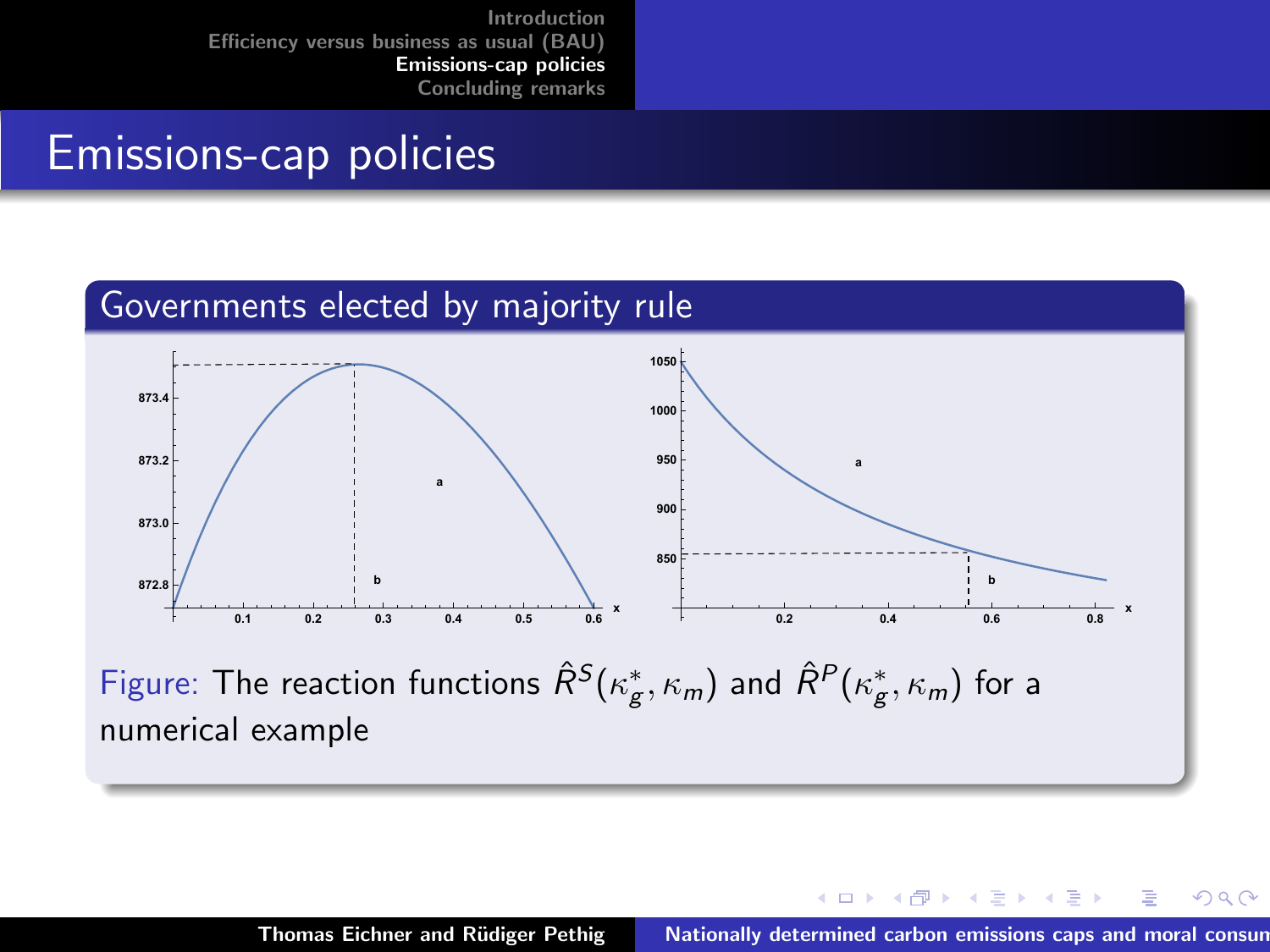# Emissions-cap policies

Governments elected by majority rule

Symmetric Nash equilibrium

$$
B'(y_i) - C'(\bar{y}) - 2\kappa_i nH'(2ny_i) - nPE^m
$$
  
-(1 - \kappa\_m)nH'\left(\bar{y} + R^{\*S}(\bar{y}, \kappa\_g)\right)(1 + R\_{\bar{y}}^{\*S}) = 0

#### Proposition 6 (Governments with delegation).

Suppose that voters take the other government's best-reply function (rather than the other government's emissions cap) as given, and emissions caps are strategic substitutes, then it holds

(i) 
$$
\bar{y}^{DP} > \bar{y}^P > y^E
$$
;  
(ii)  $\bar{y}^{DS} > \bar{y}^S > \bar{y}^P > y^E$ .

K ロ ⊁ K 倒 ≯ K ミ ⊁ K ミ ⊁

 $\equiv$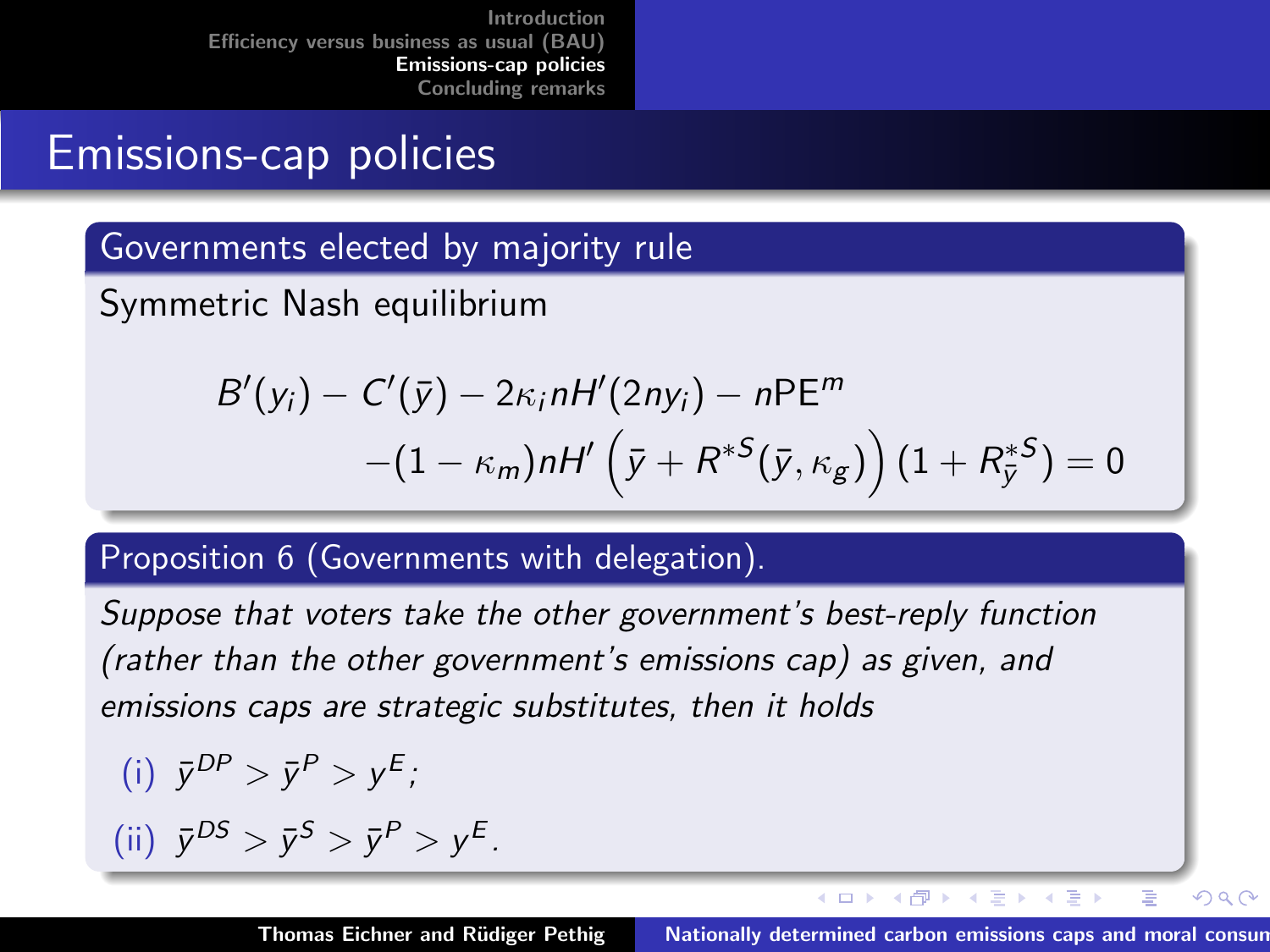### Emissions-cap policies

#### Proposition 7 (Governments elected by majority rule).

Consider the parametric economy and suppose voters and governments take the other country's policymaker as given. (i) The  $\begin{Bmatrix} DP \\ DS \end{Bmatrix}$  -government's delegate has the morality  $\int \kappa_D^P > \kappa_m$  $\kappa_D^{\sf S}<\kappa_m$  $\mathcal{L}$ . (ii)  $\bar{y}^{DP} < y^{BAU}$ .

イロメ イ部メ イヨメ イヨメー

へのへ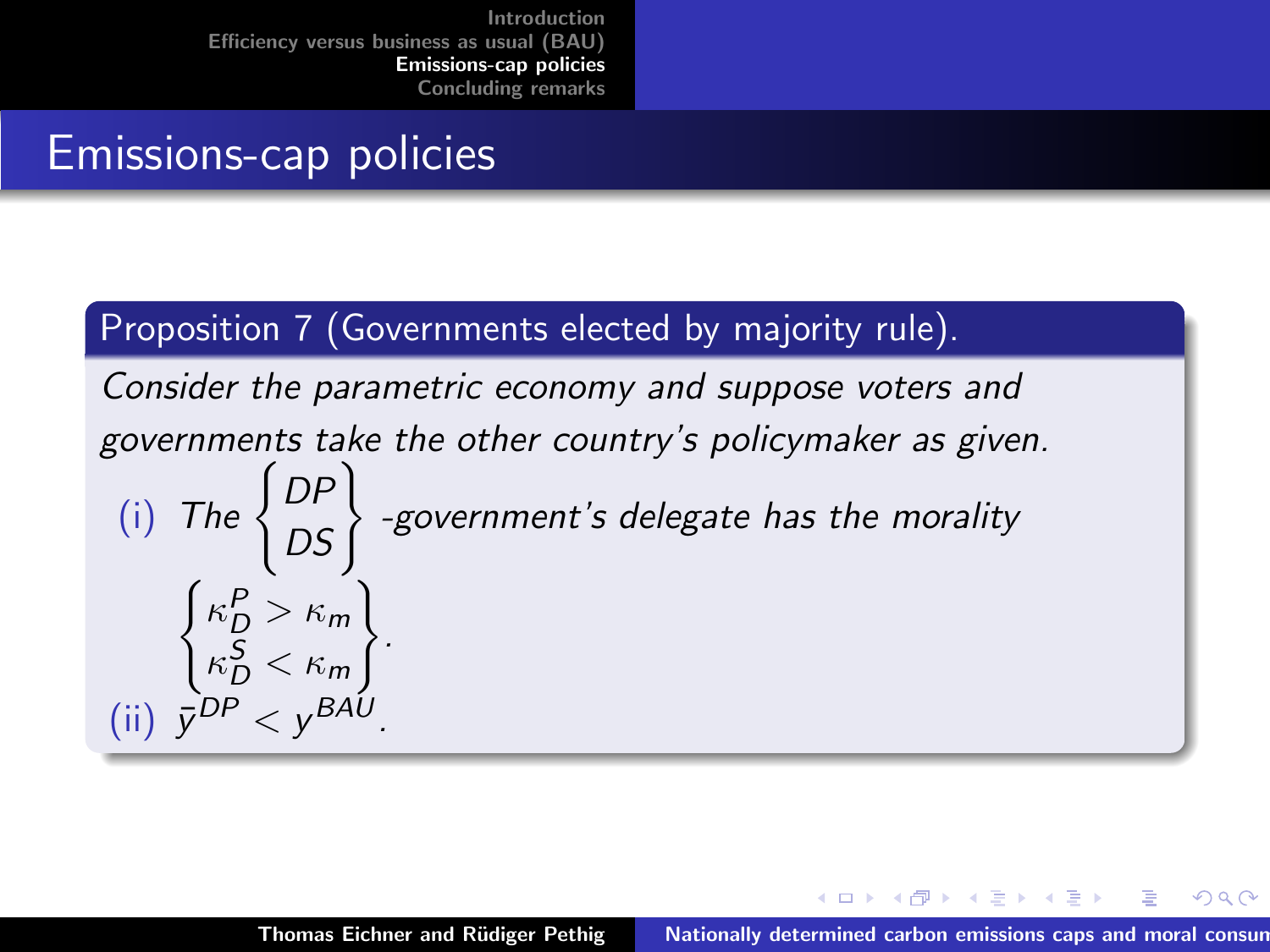### Emissions-cap policies

#### Governments elected by majority rule



メロメ メ御 メメ ミメ メミメ

 $2Q$ 

Ξ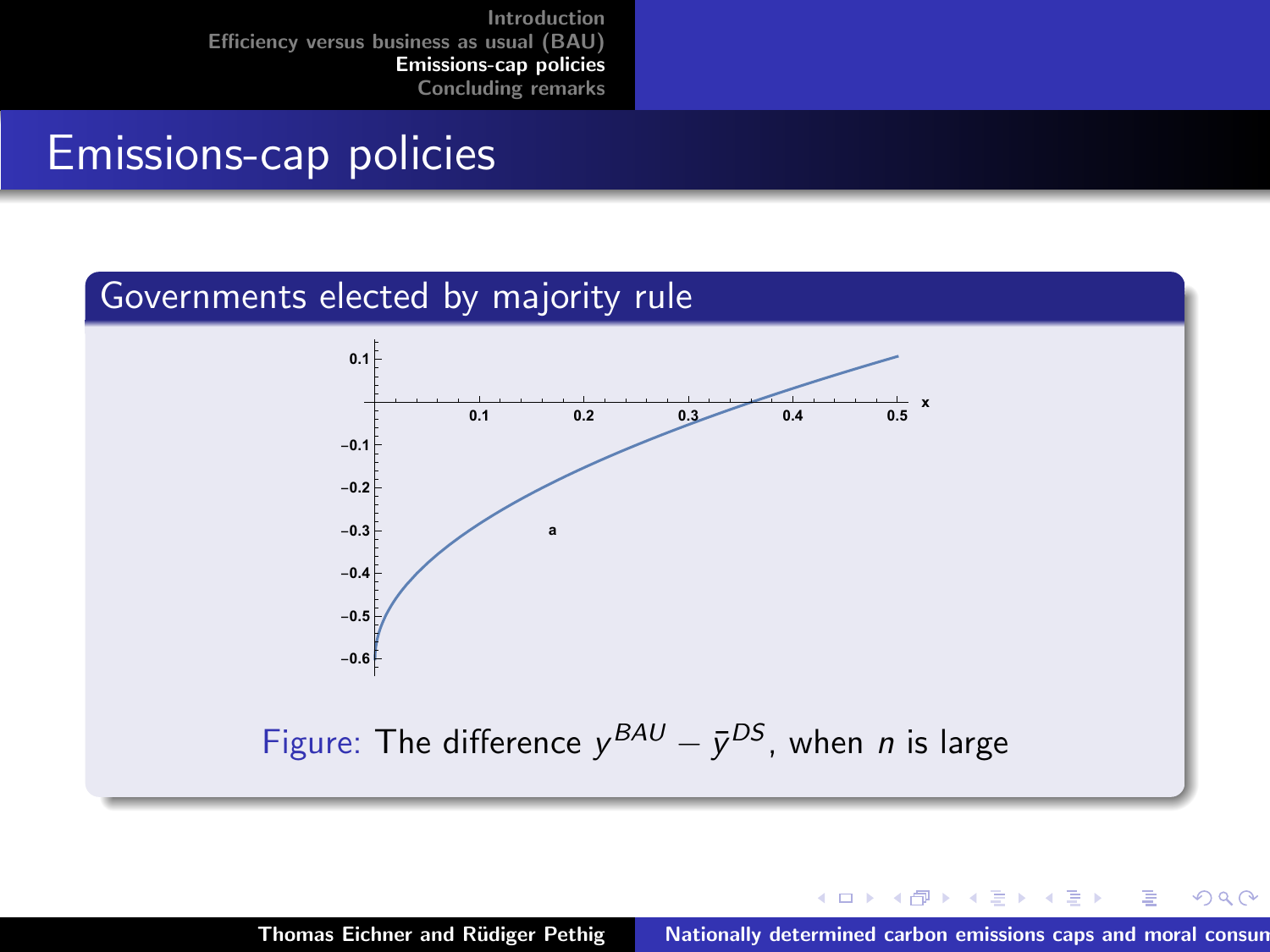### Emissions-cap policies



 $\left\{ \begin{array}{ccc} 1 & 0 & 0 \\ 0 & 1 & 0 \end{array} \right\}$  ,  $\left\{ \begin{array}{ccc} 1 & 0 & 0 \\ 0 & 1 & 0 \end{array} \right\}$ 

- 4 ⊞ +

 $QQ$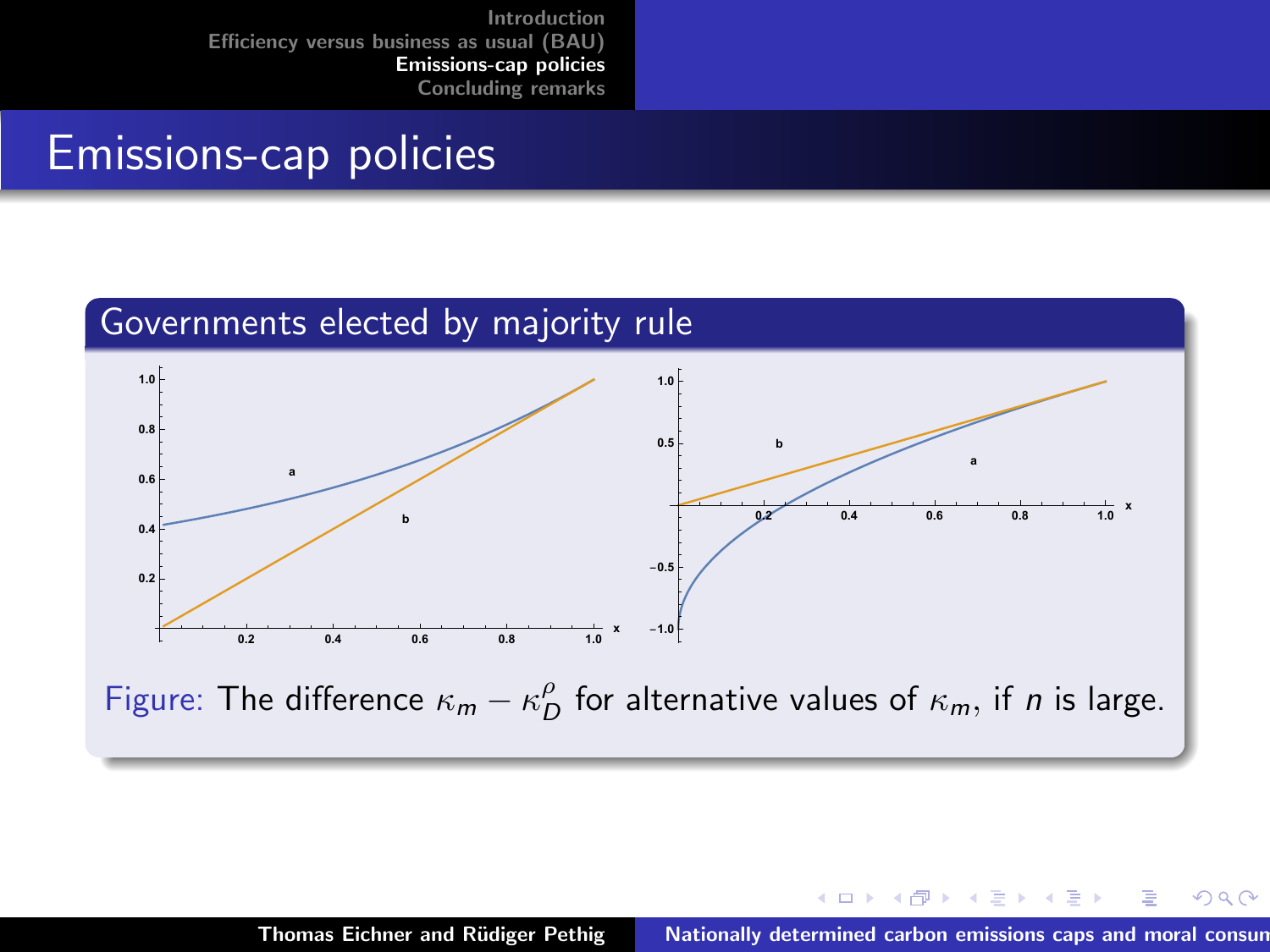# <span id="page-29-0"></span>Concluding remarks

- the emissions caps are (still) suboptimally large
- the inefficiency gap is the smallest, if governments take prices as given
- the inefficiency gap is the largest, if they combine price manipulation with strategic delegation
- there are cases in which the outcome of governmental action is even worse then in the absence of climate policy
- robustness, simplifying assumptions, e.g. consumers are alike except their degree of morality.

イロメ マ桐 メラミンマチャ

へのへ